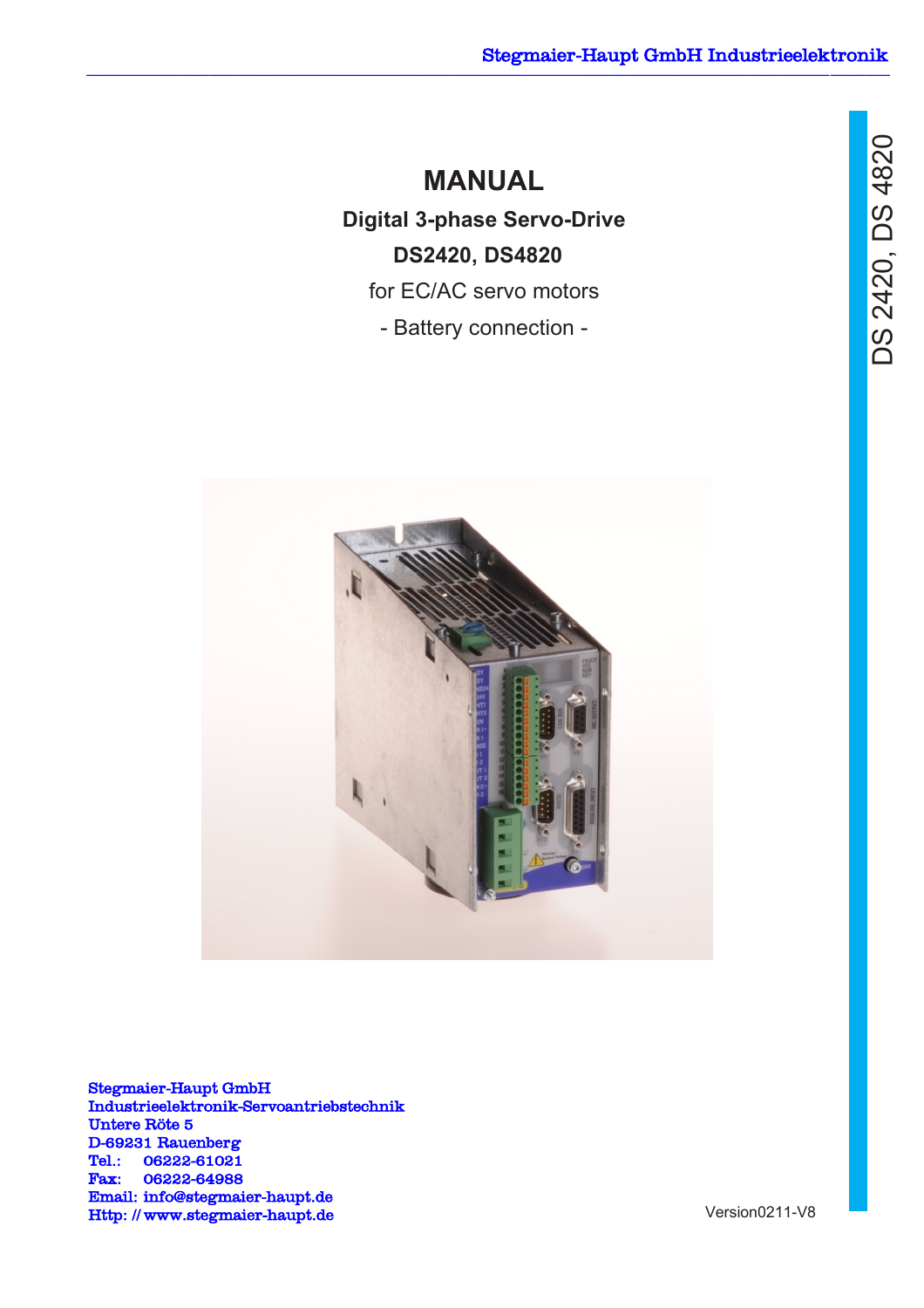# **Content**

| 1.<br>1.1<br>1.2<br>1.3<br>1.4<br>1.5                                                             | Part 1 Hardware manual<br>Page<br><b>Basic information</b><br>Safety advice, standards and guidelines<br><b>General Information</b><br>Applications<br>Build, Features<br><b>Technical data</b>                                                                                                                                                                                                                                                                                   | 3,4<br>5<br>6<br>$\overline{7}$<br>8,9                                                                                           |
|---------------------------------------------------------------------------------------------------|-----------------------------------------------------------------------------------------------------------------------------------------------------------------------------------------------------------------------------------------------------------------------------------------------------------------------------------------------------------------------------------------------------------------------------------------------------------------------------------|----------------------------------------------------------------------------------------------------------------------------------|
| 2.<br>2.1<br>2.2<br>2.3                                                                           | <b>Mechanical installation</b><br>Important advice<br>Dimensions DS2420, DS4820<br>Dimensions accessories<br>Mounting                                                                                                                                                                                                                                                                                                                                                             | 11<br>12<br>13<br>14                                                                                                             |
| 3.<br>3.1<br>3.2<br>3.3<br>3.4<br>3.5<br>3.6<br>3.7<br>3.8<br>3.9<br>3.14<br>3.15<br>3.17<br>3.16 | <b>Electrical installation</b><br>Important advice<br>Circuit diagram<br><b>Connections EC/AC</b><br><b>Connectors DC</b><br>Connectors<br><b>Battery connection</b><br>Motor connection EC/AC<br>Motor connection DC<br>Control signals<br><b>Interfaces</b><br>3.10 Resolver<br>3.11 Encoder<br>3.12 Sin/Cos connection for DSxx-SC<br>3.13 Rotor position<br>X8 encoder - output-input<br><b>LED</b> displays<br>3.16 Error message<br>Warning message<br>Options<br>Guarantee | 15<br>16,17<br>18<br>19<br>20<br>21<br>22<br>23<br>24,25<br>26,27<br>28<br>29<br>30<br>31<br>32,33<br>34<br>35<br>36<br>37<br>38 |
|                                                                                                   |                                                                                                                                                                                                                                                                                                                                                                                                                                                                                   |                                                                                                                                  |

### **Part 2 Software manual**

# **Part 3 Commissioning instruction**

#### **Part 4 Software reference**

# **Part 5 CAN-BUS reference**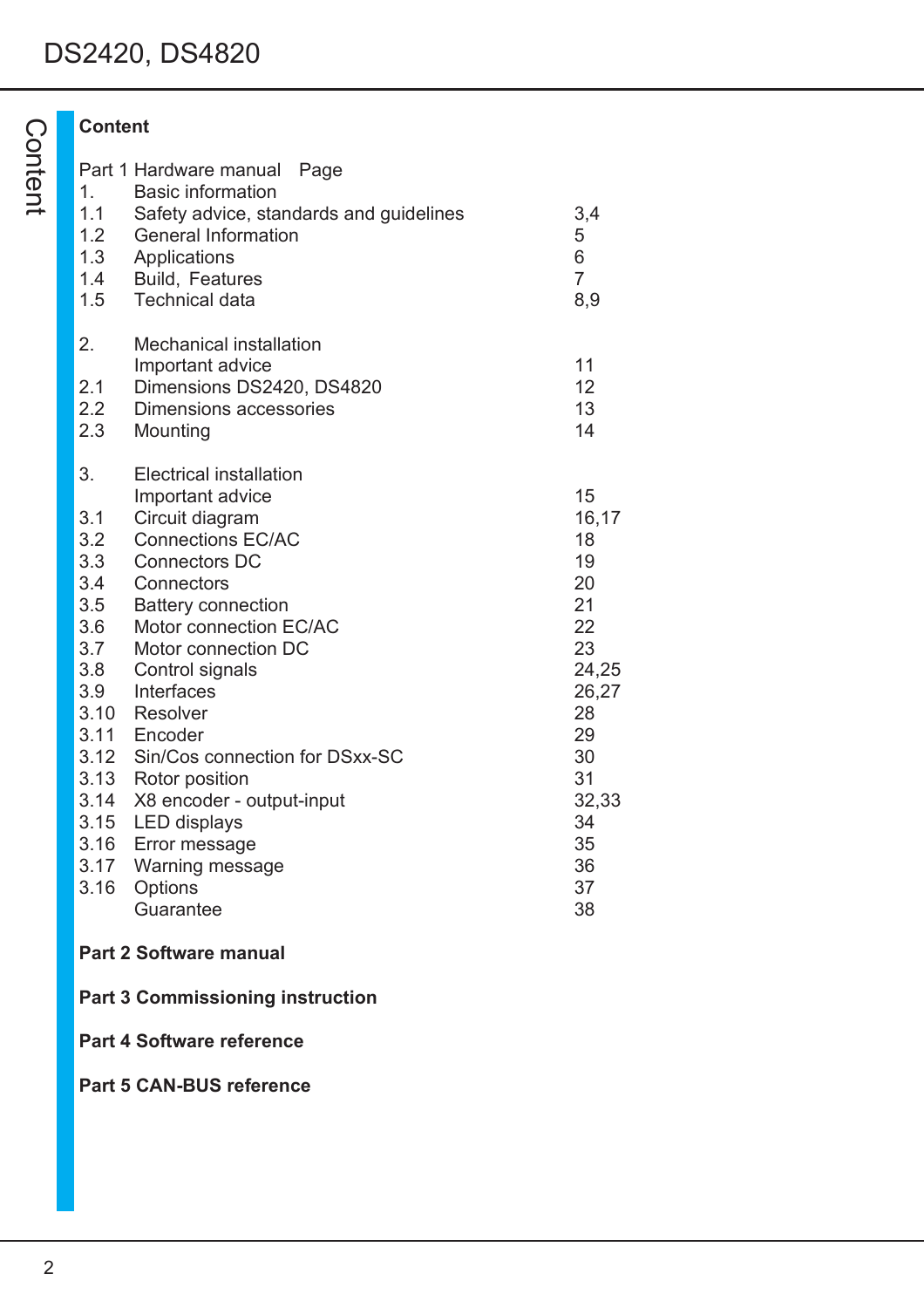Electronic equipment is not fault proof. This fact should be borne in mind for all possible operating conditions.



Before installation or commissioning begins, this manual must be thoroughly read and understood by the technical staff involved.

If any uncertainty arises, the manufacturer or dealer should be contacted. Any incorrect installation or assembly may damage or destroy the units.

DS xx devices are power electric parts used for regulating energy flows. They are designed for the control of EC synchronous motors (brushless dc motors, BLDC) for industrial applications and they are part of an electric drive (PDS). Protection rating IP20 for switch cabinet mounting. Connection only to an earthed ac or three-phase power supply.

#### **Standards and guidelines**

The device and its associated components can only be installed and switched on where the local regulations and technical standards have been strictly adhered to:

EU Guidelines 89/392/EWG, 84/528/EWG, 86/663/EWG, 72/23/EWG EN60204, EN50178, EN60439-1, EN60146, EN61800-3 IEC/UL IEC364, IEC 664, UL508C, UL840 VDE Regulations VDE100, VDE110, VDE160 TÜV Regulations Trade body guidelines VGB4

The control and power connections may be voltage-carrying without the axis operating! The discharge time of the bus circuit is superior to 4 min! Measure the voltage before any disassembly!

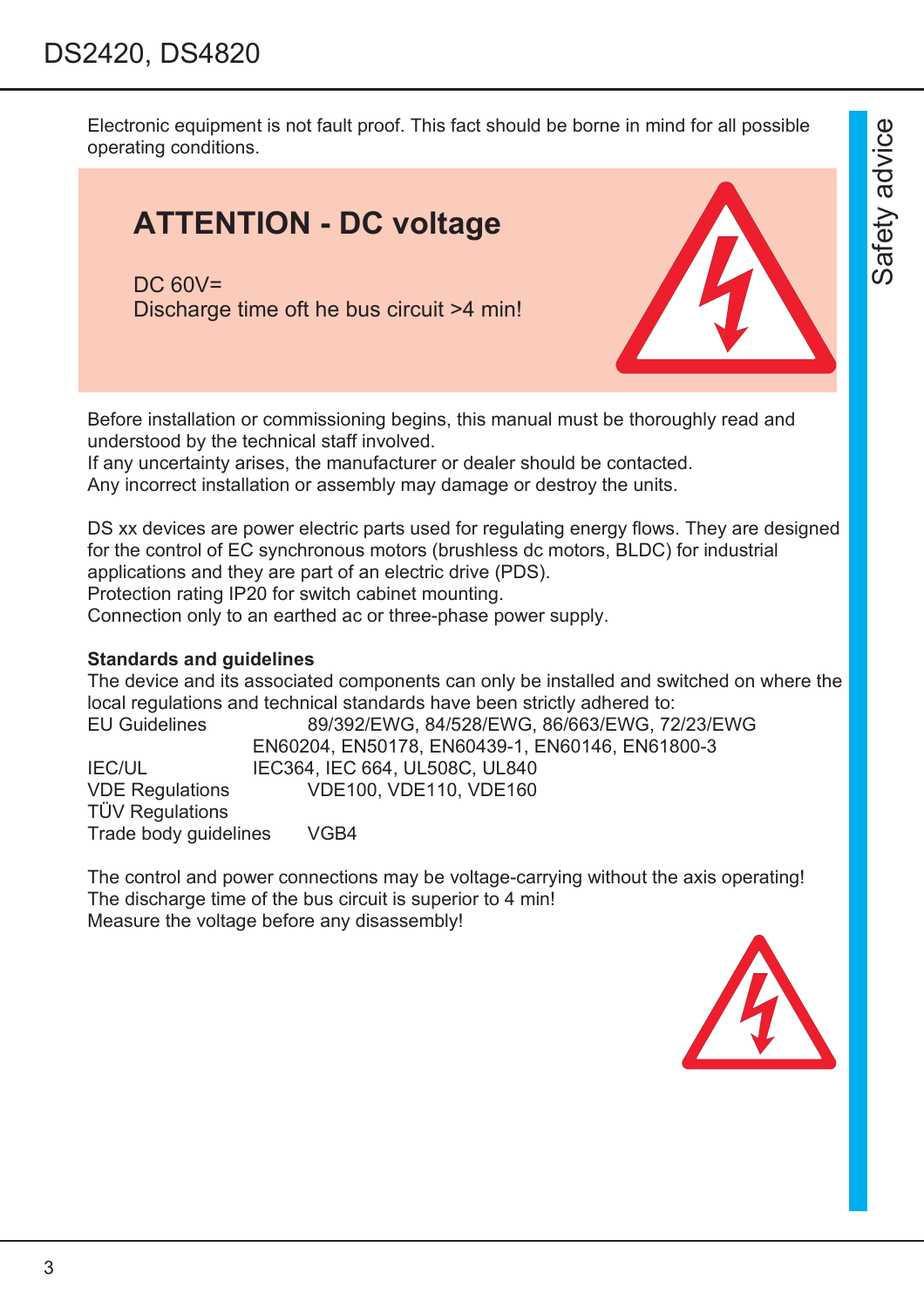- device failure

 $\mathcal O$ 

a f e t y

 $\boldsymbol{\omega}$  $\bf \Omega$  $\lesssim$ ወ

- incorrect operation
- loss of regulation or control
- the axis will be safely de-activated.

It must also be ensured that the machine or equipment are fitted with device independent monitoring and safety features. Man as well as property must not be exposed to danger at any time.

# **Assembly**

- should only be carried out when all voltages have been removed.
- should only be carried out by suitably trained personnel.

# **Installation**

- should only be carried out when all voltages have been removed.
- should only be carried out by suitably trained personnel
- should only be carried outin accordance with health and safety guidelines

# **Setting adjustments/programming**

- should only be carried out by suitably trained personnel with knowledge in electronic drives and their software
- should only be carried out in accordance with the programming advice
- should only be carried out in accordance with health and safety guidelines **CE**

After having been mounted in machines and installations the operation ofthe device must not be started until the machine or the installation has been approved ofthe regulations of the EC machine guideline 89/392/EWG and the EMC guideline 89/336/EWG.

Under the installation and test conditions of chapter 'EMC advice' the device adheres to the following: guideline EU89/336/EWG, EMC standards EN61000-2andEN61000-4. A manufacturer's declaration can be asked for.

# **QS**

Test results are archived with the device serial number by the manufacturer for a period of 5 years. Test protocols can be asked for.

# **Safety symbols**

Caution - Danger to life Attention High voltage Warning









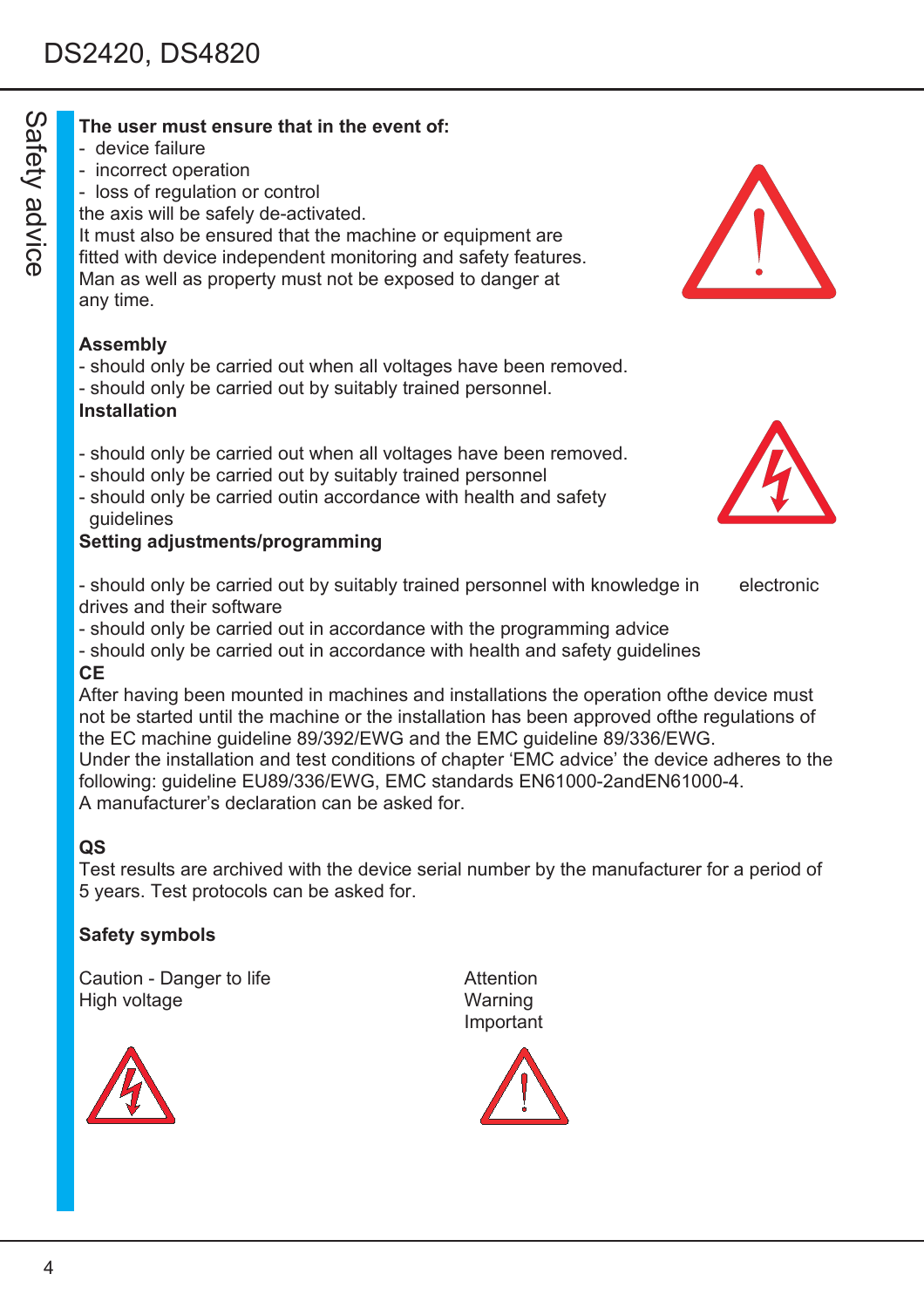#### **Generalinformation**

The digital 3-phase current servo amplifier **DS xx** in combination with the brushless dc motor (synchro servo motor, CE motor) provide a drive solution free of maintenance and with a wide dynamic control range. The drive displays the well-known good control characteristics of dc drives without the disadvantages of the carbon brushes' wear and the commutation limits. The rotor moment of inertia is notably lower and the threshold power is greater than with equally constructed dc motors. This results inup to 5 times higher acceleration values. Compared to asynchronous motors with frequency converters the stability, the control range and the efficiency of the drive are considerably improved. The generated heat in the motor only occurs in the stator, therefore, the EC motors always have the protection rating IP 65.

From the electrical view, the brushless dc motor is a synchro motor with a permanent magnet rotor and a three-phase current stator.

The physical characteristics correspond to those of dc motors, i.e., the current is proportional to the torque and the voltage is proportional to the speed. The speed is steadily controlled up to the current limit (max. torque. In case of an overload the speed drops and the current remains constant.

The speed/torque characteristic is rectangular.

Current, speed, and position are precisely measured. The field frequency is not controllable, it is automatically adjusted.

The motor voltages and the motor currents are sinusoidal. A maximum motor efficiency is achieved by means of a compensating current control.

The DS2420 drives can be used as single-axis position amplifier or torque or speed amplifier.

The position and speed actual value is generated in the encoder unit (resolver or incremental encoder). The encoder pulses are emitted from the amplifier for a superordinate PLC/CNC control. The control circuits of current, speed, and position are PID controllers which are easy to program. They can be programmed by means of a PC or a programming box.The communication with superordinate controls is effected by means of BUS systems (standard CAN-BUS,RS232) or by analogue interfaces.

#### **Note:**

The energy is fed back into the battery during brake operation.

No ballast (regen) circuit.

For any operation via a mains supply circuit (without battery) a separate ballast circuit or a voltage watchdog must be installed.

#### **Information:**

Digital servo-amplifiers > series DS200, DS400

Analog three-phase servo-amplifiers > series TVD3, TVD6, AS

Analog dc servo-amplifiers  $\rightarrow$  series TV3, TV6, TVQ6

Thyristor current converters 1Q, 4Q, servo > series Classic, 200W to 800kW

DC and ac servo-amplifiers for battery operation > series BAMO A2, A3, D3 analog and digital series BAMOBIL

- 
- 
- 
- 
-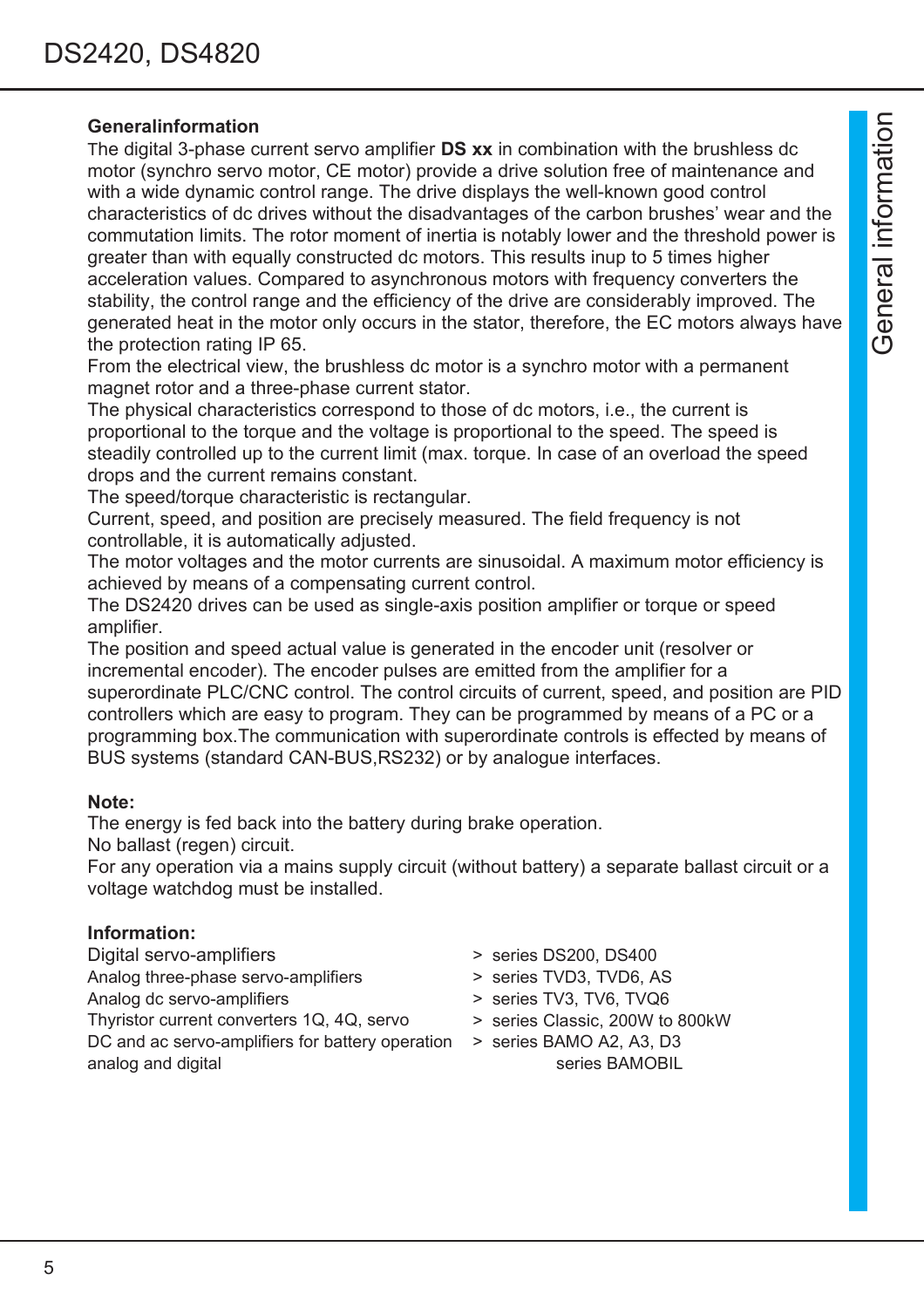# **Applications**

Battery-driven machines andi nstallations for all types with a drive power of 1kW especially as 4Q-servo-drive for

- highly dynamic acceleration and braking cycles
- a wide control range
- a high efficiency
- small motor dimensions
- a uniform, accurate and smooth running

For speed or torque control or combined speed/torque control incorporated within or independent of position control loops.

Drives with constant speed as in conveyors, spindle drives, pumps, transversal or longitudinal pitch drives.

Synchronous multiple motor drives.

Synchro-servo-drives are more compact than other electric drives.

## **Particularly suitable for:**

component equipment inserting machines, testing machines, sheet-metal working machines,

machine tools, plastic working machines, assembly machines,

knitting and sewing machines, textile working machines, grinding machines,

wood and stone working machines, metal working machines, food processing machines,

robots and handling systems, conveyors, extruders, calenders, and many other machines and installations.

#### **Motor features**

- protection rating IP 65
- compact
- suitable for rough surroundings
- suitable for high dynamic overload
- -free of maintenance

#### **Note**

Brushless drives are used where braking operations are predominant, e.g. when deceleration is mainly required:

- winding machines, lifts, great centrifugal masses, vehicles

The braking energy is fed to the battery.

For any operation via a mains supply circuit (without battery)aseparate ballast circuit or a voltage watchdog must be installed.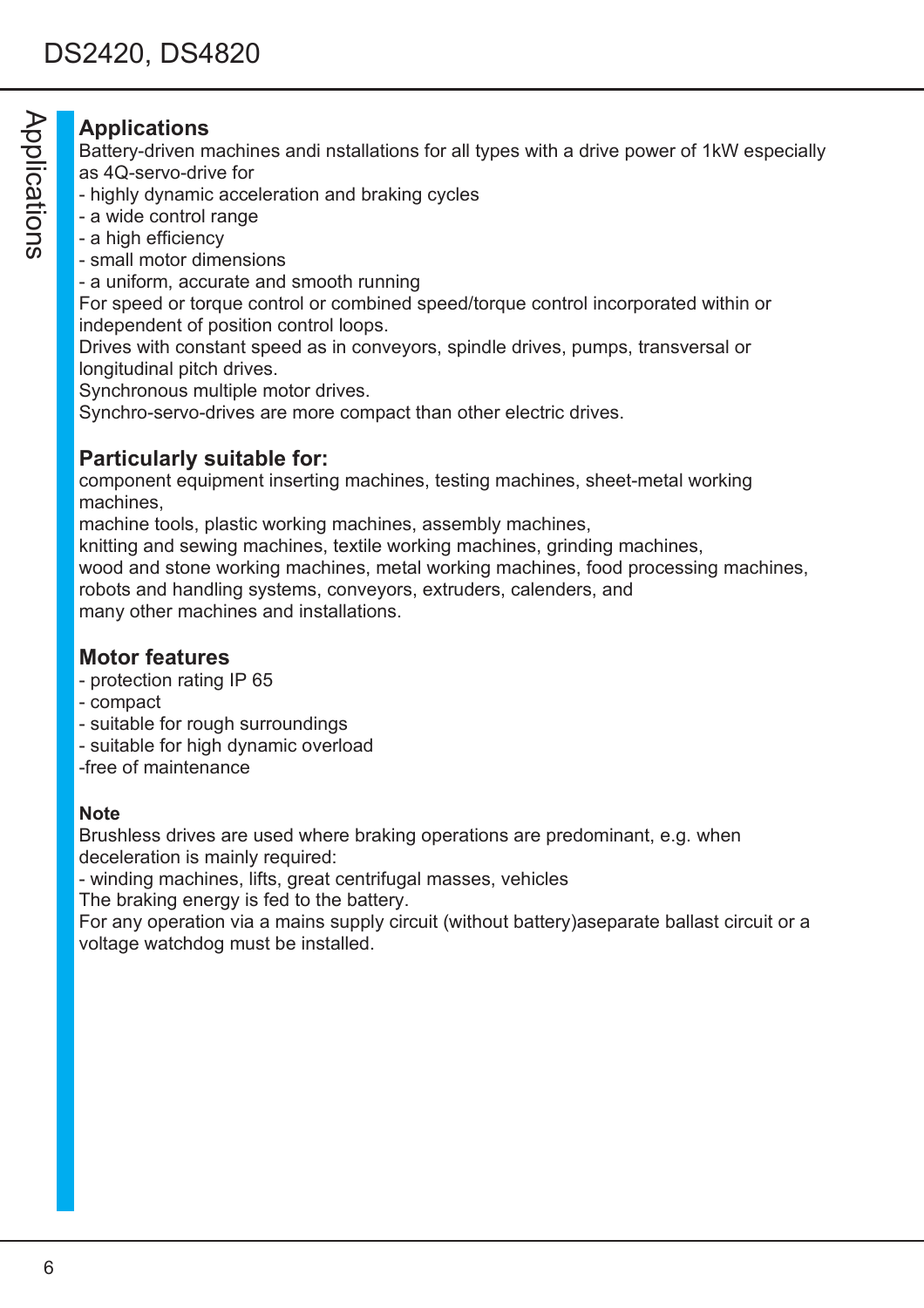# **Build**

- devices for switch cabinet mounting, steel housing, according to the VDE, DIN and EC regulations, protection rating IP20, VGB4

- standard digital control electronics
- power electronics for 20A (S1 operation)
- battery power input voltage 24V= or 48V=
- independent 24V chopper power supply unit for the auxiliary voltages

#### **Galvanic isolation**

- between the housing and all electric parts
- between the auxiliary voltage connection and the power section and the control electronics
- between the power section and the control electronics
- between the control electronics and the logic inputs
- the distance of air gaps and leakage paths adhere to the VDE standards

# **Components**

- FET power semi-conductors, comfortably over-dimensioned
- only components customary in trade and industrially standardised are used
- SMD equipment
- LED displays

#### **Characteristics**

- **EMC protected steel housing**
- battery connection 24V= or 48V=
- $independent$  auxiliary voltage connection 24V=
- digital interfaces RS232, CAN-BUS (further option)
- analogue inputs, programmable differential inputs
- digital inputs/outputs, programmable, optically de-coupled
- logic for enable and the output stage switch
- BTB ready for operation, relay contact
- position, speed and torque control
- resolver or incremental encoder (sine encoder option)
- encoder output
- static and dynamic current limiting
- uniform, completely digital control unit
- intrinsically safe and short-circuit proof power section
- processor-independent hardware switch-off in case of short-circuits, circuits to earth, over-voltage, under-voltage,and over-temperature ofthe amplifier or the motor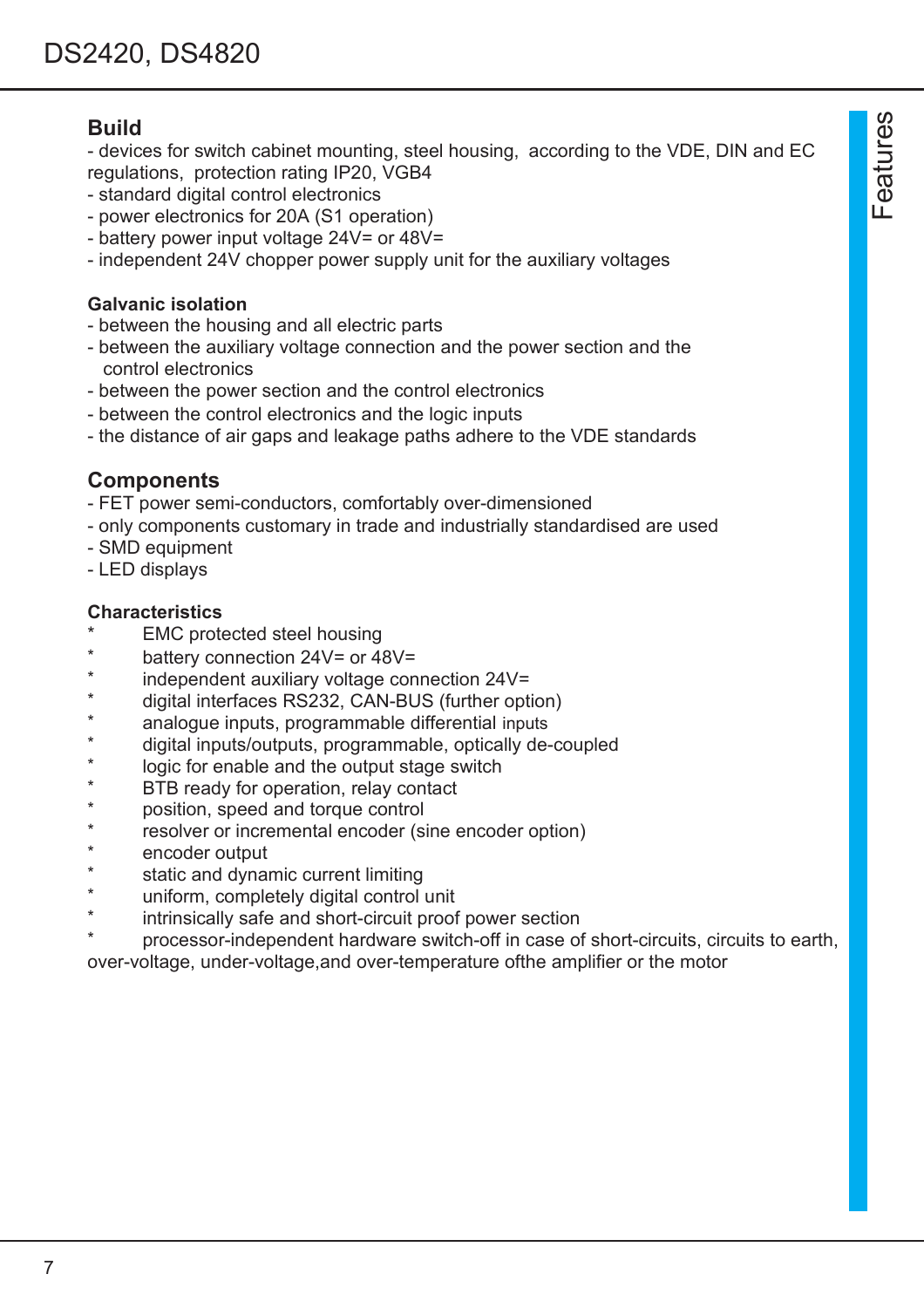# DS2420, DS4820

treshold

**Input fuse** A **A** 

**Weight** and the contract of the kg 1.2 and the contract of the contract of the contract of the contract of the contract of the contract of the contract of the contract of the contract of the contract of the contract of th

Unit size **1** and 1 and 1 and 1 and 1 and 1 and 1 and 1 and 1 and 1 and 1 and 1 and 1 and 1 and 1 and 1 and 1 and 1 and 1 and 1 and 1 and 1 and 1 and 1 and 1 and 1 and 1 and 1 and 1 and 1 and 1 and 1 and 1 and 1 and 1 and

 $\frac{1}{2}$  dimensions h x w x d mm  $\frac{1}{2}$  mm  $\frac{1}{2}$  mm  $\frac{1}{2}$  mm  $\frac{1}{2}$  mm  $\frac{1}{2}$  mm  $\frac{1}{2}$  mm  $\frac{1}{2}$  mm  $\frac{1}{2}$  mm  $\frac{1}{2}$  mm  $\frac{1}{2}$  mm  $\frac{1}{2}$  mm  $\frac{1}{2}$  mm  $\frac{1}{2}$  mm  $\frac{1}{2}$  mm  $\frac{1$ 

| Power supply connection                    | Battery 24V=; Battery 48V= |                                                                    |               |                  |                  |  |
|--------------------------------------------|----------------------------|--------------------------------------------------------------------|---------------|------------------|------------------|--|
| Auxiliary voltage connection               |                            | $24V = \pm 10\%$<br>/2A, Residualripple<br><10%, regenerating fuse |               |                  |                  |  |
|                                            |                            |                                                                    |               |                  |                  |  |
| <b>Specification</b>                       | Dim.                       | <b>DS2420</b>                                                      | <b>DS4820</b> | <b>DS2420-DC</b> | <b>DS4820-DC</b> |  |
| <b>Supply voltage</b><br>nominal value     | $V\sim$                    | 24                                                                 | 48            | 24               | 48               |  |
| Max. output voltage,<br>Max. nominal value | $V \sim eff$               | 3x14                                                               | 3x32          | 22               | 45               |  |
| Power input S1 max.                        | <b>VA</b>                  | 700                                                                | 1400          | 700              | 1400             |  |
| Power output S1 max.                       | W                          | 500                                                                | 1000          | 500              | 1000             |  |
| <b>Continuous current</b>                  | A <sub>eff</sub>           | 20                                                                 |               |                  |                  |  |
| <b>Max.Peak current</b>                    | $A_{10}$                   | 40                                                                 |               |                  |                  |  |
| <b>Max.Power loss</b>                      | W                          | 60                                                                 | 65            | 60               | 65               |  |
| <b>Pulse frequency</b>                     | kHz                        | 8                                                                  |               |                  |                  |  |
| Over-voltage switching<br>treshold         | $V =$                      | 38                                                                 | 66            | 38               | 66               |  |
| under-voltage switching                    | $V =$                      | 18                                                                 | 32            | 18               | 32               |  |

32 18 32

30

| <b>Control signals</b>                           | $\vee$              | $\overline{A}$    | <b>Function</b>     | Connector      |
|--------------------------------------------------|---------------------|-------------------|---------------------|----------------|
| Analog inputs                                    | ± 10                | 0.005             | Differential input  | X1             |
| <b>Digital inputs</b><br><b>ON</b><br><b>OFF</b> | $10 -$<br>30<br>< 6 | 0.010<br>$\Omega$ | Optically decoupled | X1             |
| Digital output                                   | $+24$               | 0.03              | Optically decoupled | X1             |
| <b>Resolver</b>                                  |                     |                   | Differential input  | X7             |
| Encoder input                                    | >3.6V               |                   | Optically decoupled | X7             |
| <b>Encoder output</b>                            | >4.7                |                   | Optically decoupled | X <sub>8</sub> |
| <b>CAN</b> interface                             |                     |                   | Optically decoupled | X <sub>9</sub> |
| RS232 interface                                  |                     |                   | 9600 baud           | X10            |
|                                                  |                     |                   |                     |                |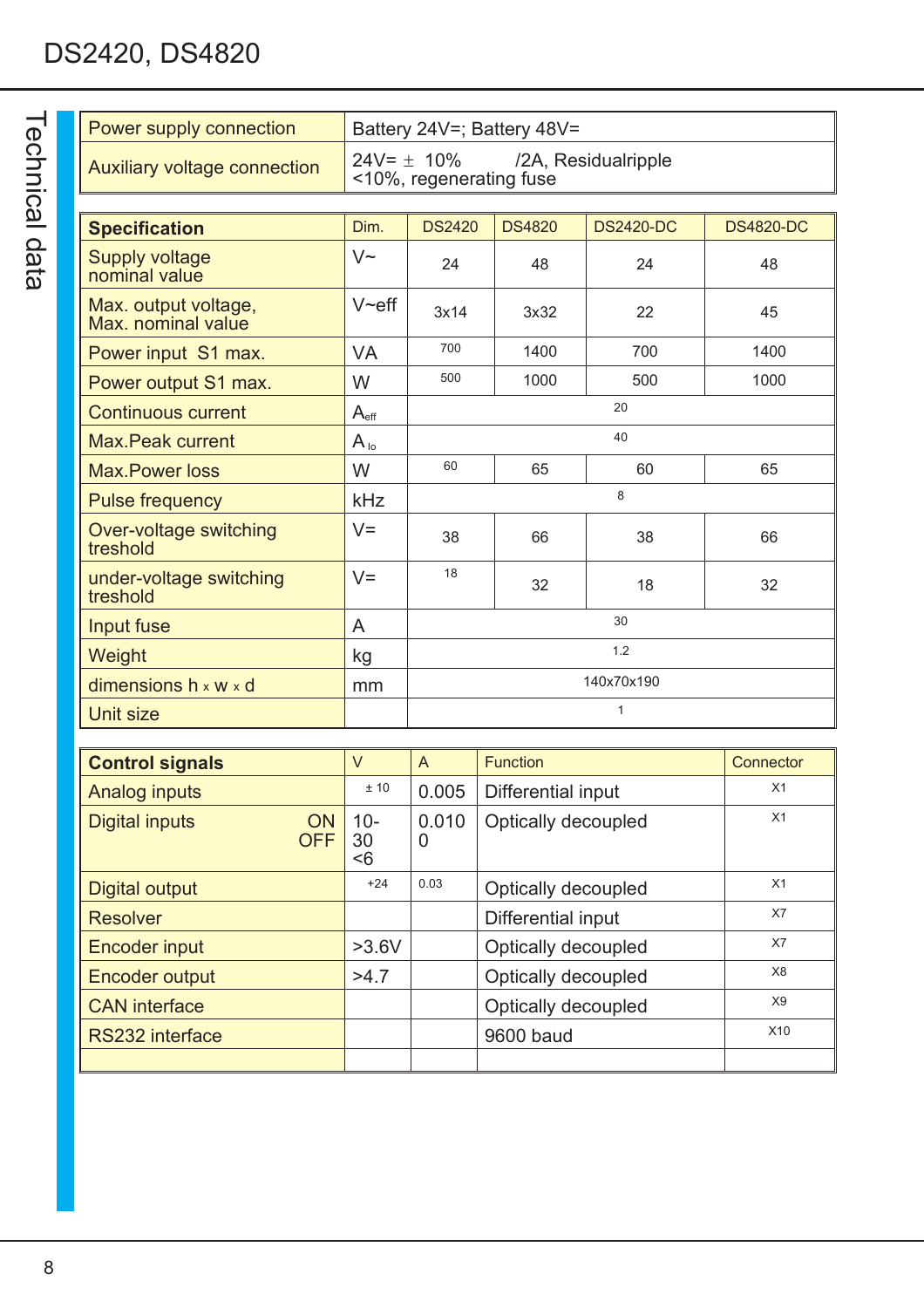| <b>Specification</b>                           |                                                                            |
|------------------------------------------------|----------------------------------------------------------------------------|
| <b>Protection rating</b>                       | IP20, VGB4                                                                 |
| standards                                      | EN60204,                                                                   |
| Operating temperature range                    | 0 to $+45^{\circ}$ C                                                       |
| <b>Extended operating temperature</b><br>range | $+45^{\circ}$ C to $+60^{\circ}$ C<br>performace reduced by 2%/°C          |
| Storage temperature                            | -30 $\mathrm{^{\circ}C}$ to +80 $\mathrm{^{\circ}C}$                       |
| <b>Humidity rating</b>                         | Class F humidity $<85\%$ ,<br>no condensation allowed !                    |
| Site of installation                           | $\leq$ 1000m above sea level 100%,<br>>1000m performace reduced by 2%/100m |
| <b>Ventilation</b>                             | Internal fans                                                              |
| <b>Mounting position</b>                       | Vertical; performace reduced by 20% when mounted<br>horizontally           |

| <b>Programming</b> | <b>Version</b>    | <b>Software version</b> | <b>Extension</b> |
|--------------------|-------------------|-------------------------|------------------|
| $DS-4xx-x$         | RESO-12bit        | DRIVE DS2.              |                  |
| $DS-4xx-x$         | RESO-<br>12/16bit |                         |                  |
| $DS-4xx-x$         | Encoder           |                         | $-IN$            |
| $DS-4xx-x$         | Sine encoder      |                         | -RS              |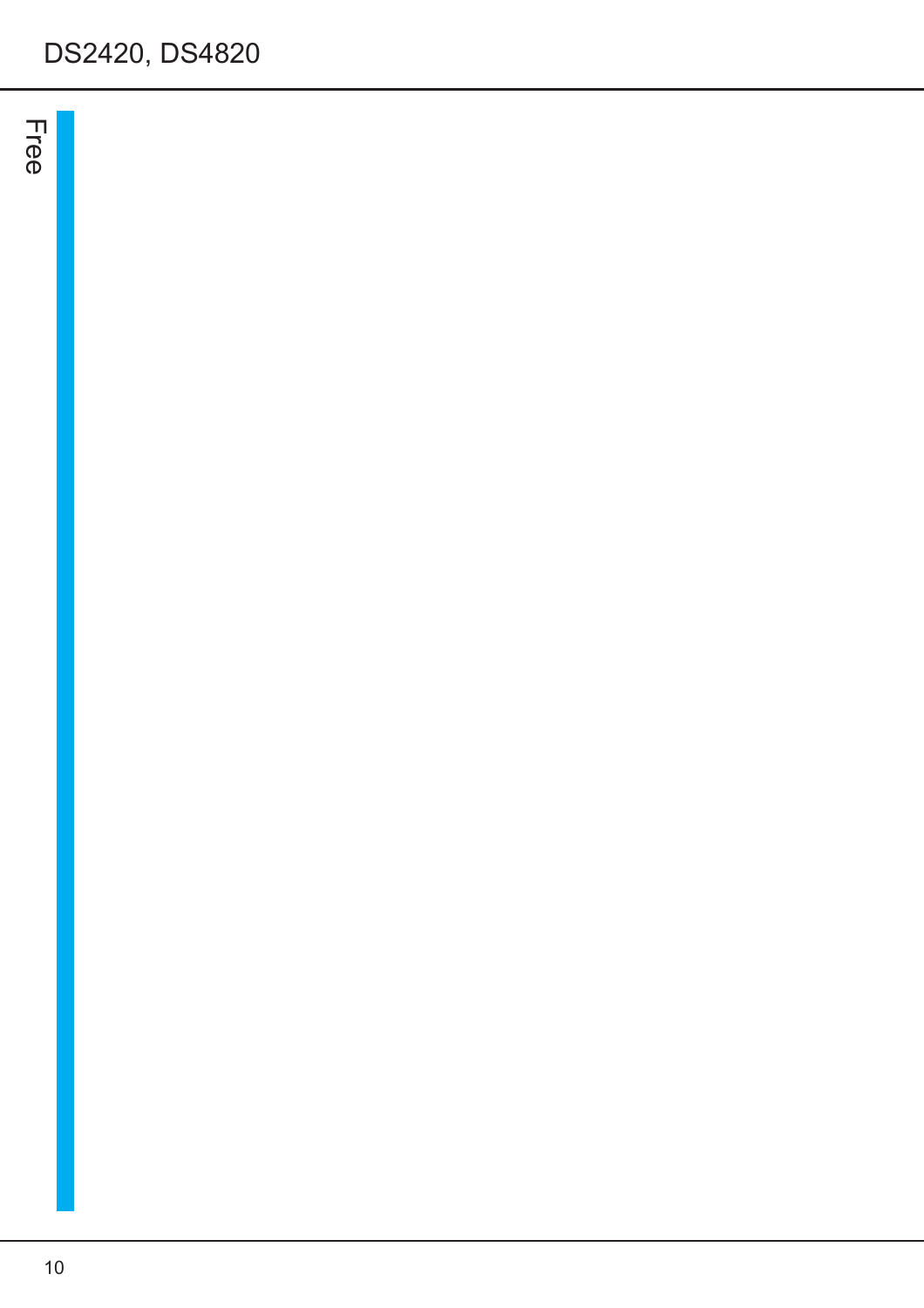11

# **Important instruction**

Blank mounting surface, no lacquer (EMC surface-to-surface contact) Check the device for mechanical damage. Only perfect devices can be mounted.

# **Disconnect the power supply prior to any assembly.**

For installations connected to an electric power supply install the same supply install the same supply install the same supply install the same supply install the same supply install the same supply install the same suppl horting plug and affix the warning signs. The device must only mounted by suitably trained personnel.

# **Vertical mounting position**.

Please note that there will be a performance reduction when the  $\overline{a}$ evices are mounted horizontally (10%).

Ensure that the ventilation is sufficient and that there is enough s pace for the discharged ventilation air (min. 100mm).

Any bore hole dimensions for the fixation of the device must be taken from the dimension diagrams or from the drilling plan,not from the device.

Drill the mounting bore holes (M4) into the mounting plate.Turn-in the screws to 4mm. Insert the device and fasten the screws.

The filter and the choke have to be mounted near to the device.

The line shields and the mounting plate must have surface-to-surface contact.

Unshielded cable heads must be kept as short as possible.

Use vibration-proof screw connections.

Ensure that the switch cabinet ventilation is sufficient.

If the ambient temperature is too high (>30°C) an air conditioning unit has to be installed.

**Note**: The operation of bedewed devices is not permissible.



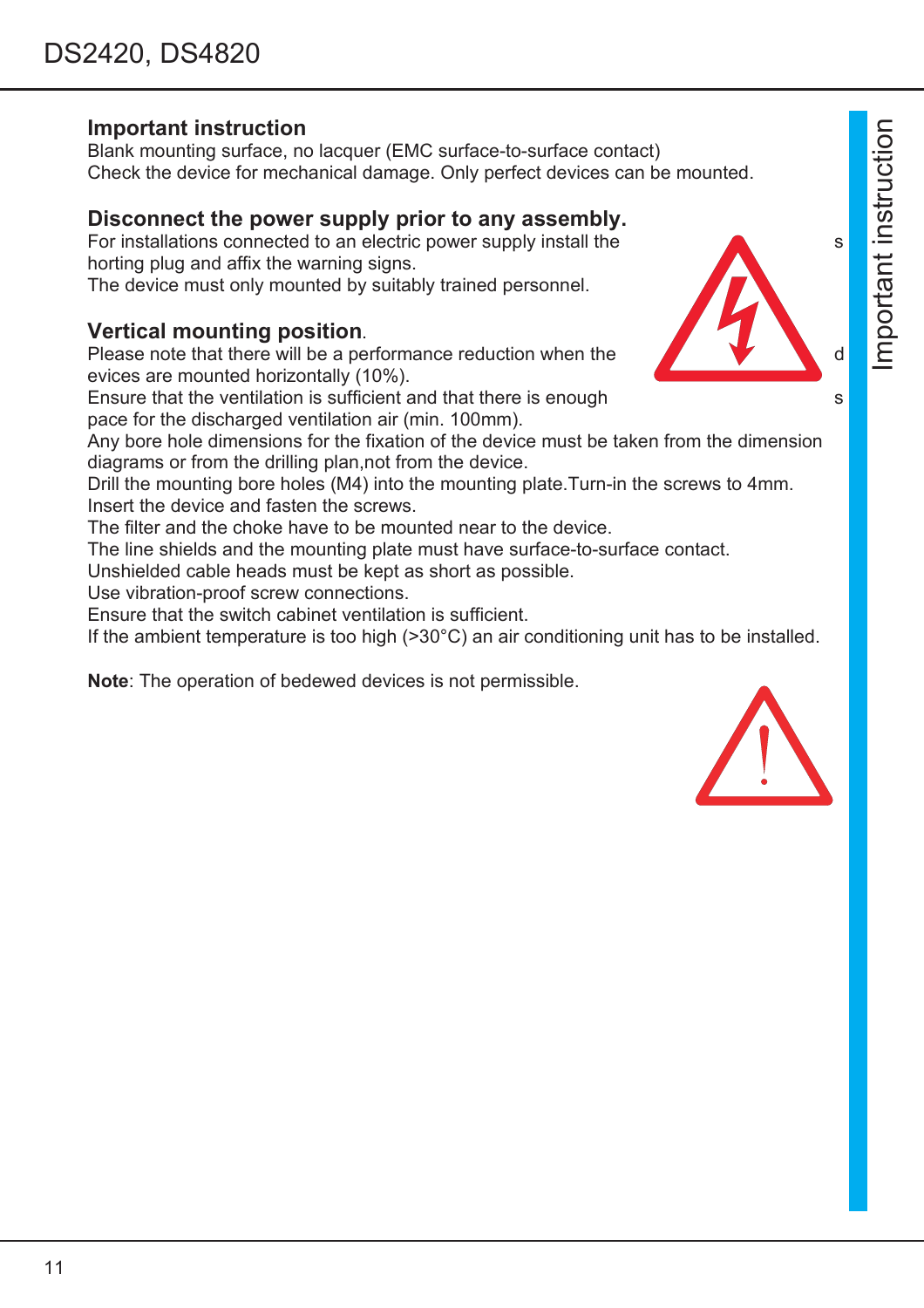# DS2420, DS4820



#### **Dimensions**

**Size 1** DS2420 to DS4820<br>Mounting depth

without connector 190mm with connector max. 250mm Fixing screws: M4x10 (DIN912 recommended)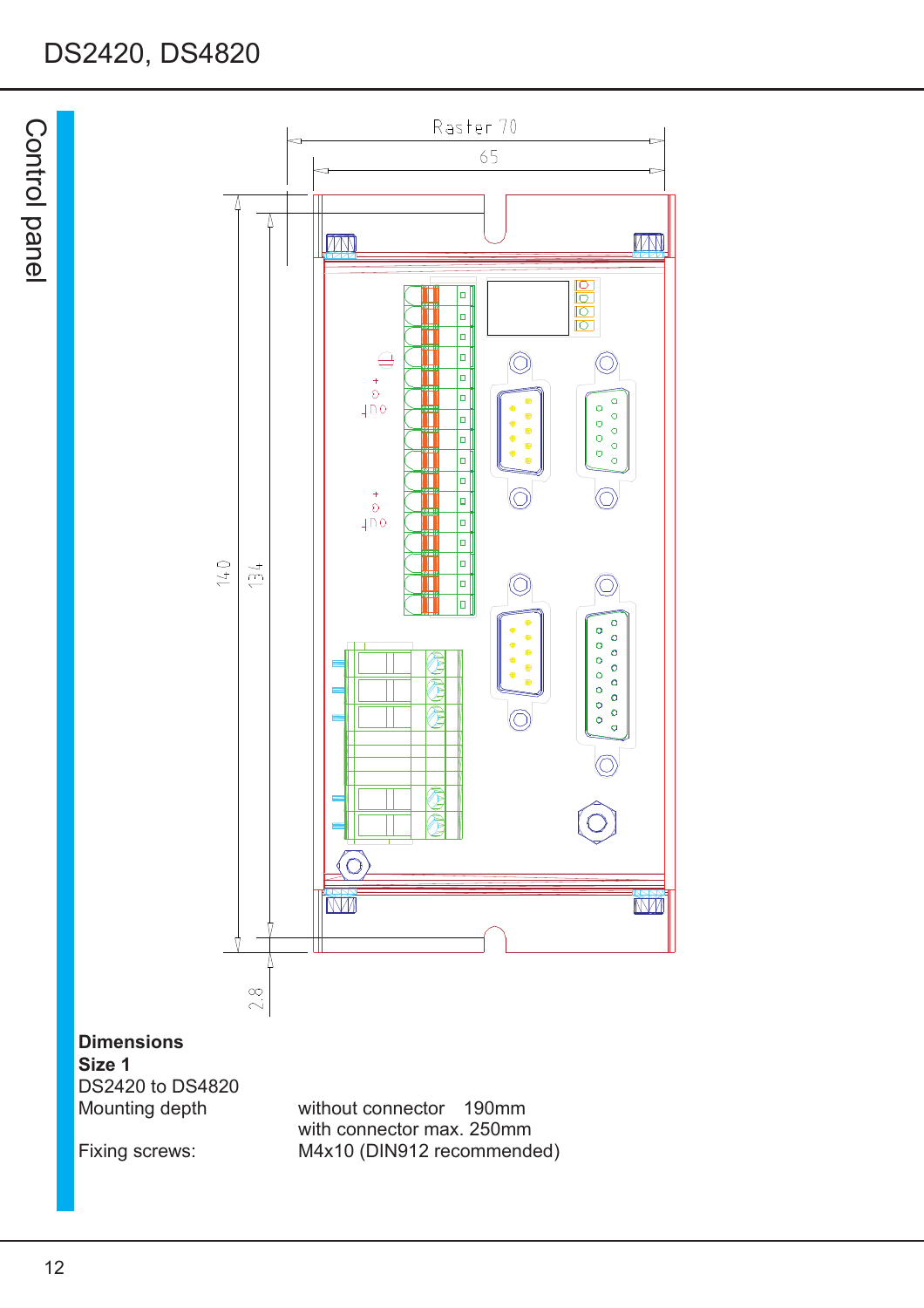# **Dimensions - Motor choke**



| <b>Type</b>        |    |     | Current Induct. Dimensions | W.  |
|--------------------|----|-----|----------------------------|-----|
|                    |    | mH. | $H \times W \times d$ mm   | kg  |
| <b>MDD 1.6b-10</b> | 10 |     | 95x58x108                  | 1.4 |
| <b>MDD 2b-20</b>   | 20 | 0.8 | 128x80x140                 | 2.6 |
|                    |    |     |                            |     |

Motor choke only with a cable shield capacityof >5nF. Cable length: approx. 25m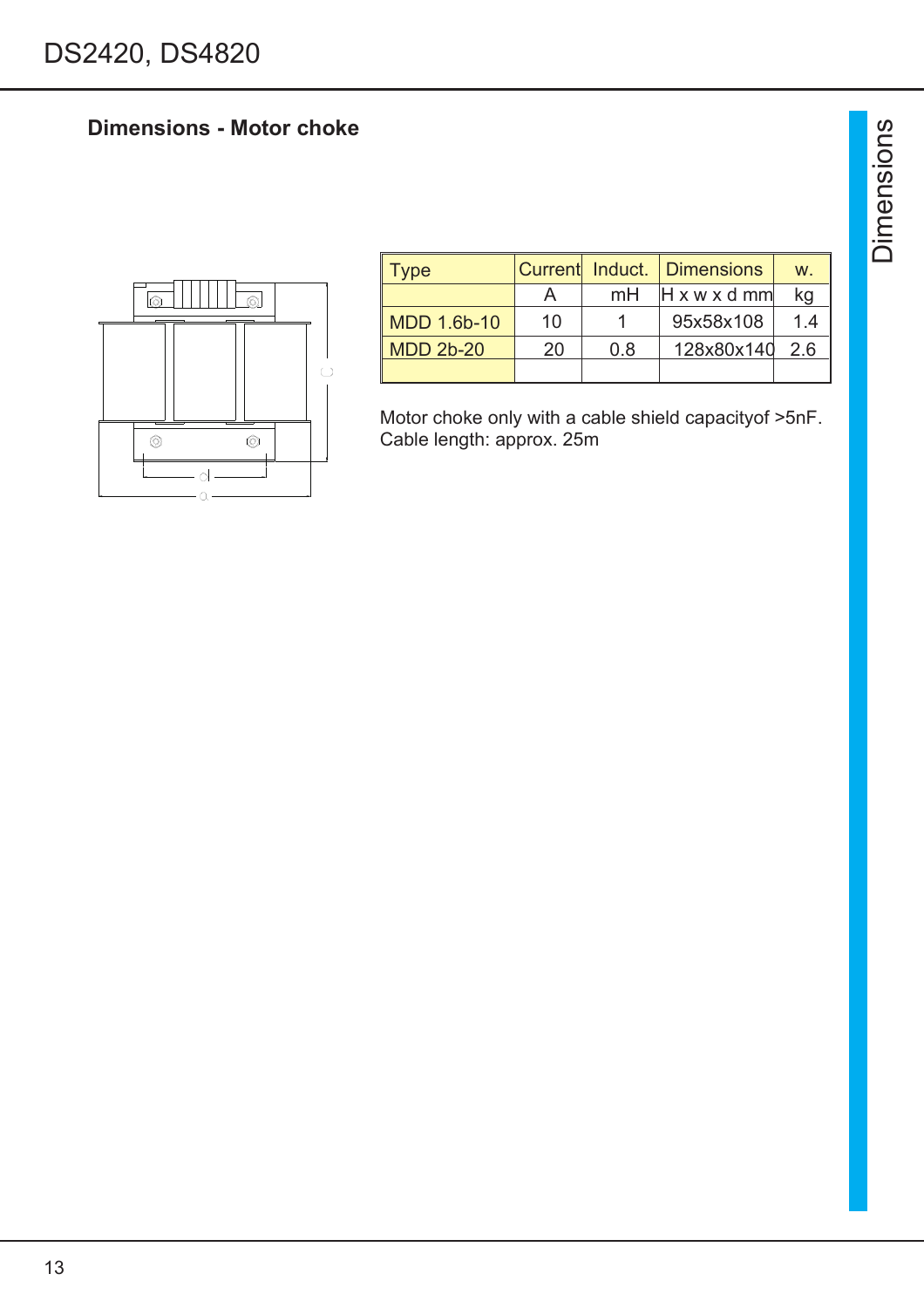

In order to achieve good EMC values, it is recommended to use bright, unpainted mounting plates. The bright surface of the device's rear panel ensure a good surface-to-surface contact.

The signal lines and the power supply lines must be routed in separate trunkings with rectangular crossings (spatial separation of the disturbance coupling).

#### **Mounting instruction**

Recommended fixing screw DIN912 M4x12 with safety washer Bore threaded M4 holes at a right angle distance of 312mm. Drilling template included. Turn in the M4x12 screws. Distance to the rear panel of the switch cabinet approx. 4mm Position the upper edge ofthe device (1) and push it up against the stop (2). Then push the lower part of the device against the switch cabinet's rear panel (3) and lower it (4). Fasten the screws.

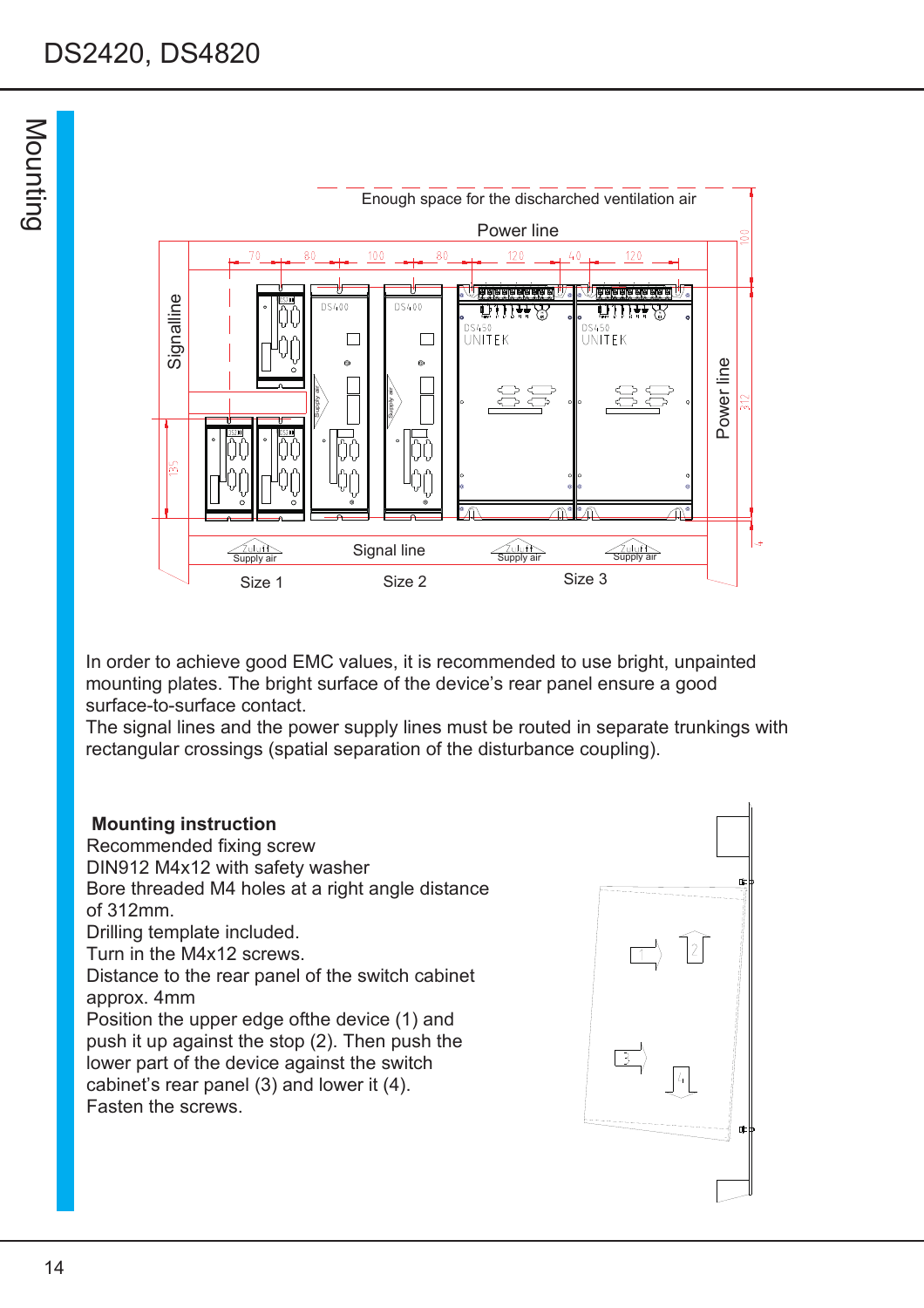#### **Important note:**

The order of the connections to the connector or terminal numbers is obligatory. All further advice is non-obligatory.

The input and output conductors may be altered or supplemented in accordance with the electrical standards and guidelines.

#### **Adhere to:**

- **connection and operating instructions**
- **local regulations**
- **EU guideline 89/392/EWG**
- **VDE and TÜV regulations and Trade body guidelines**

#### **Electrical installation should only be carried out when all voltages have been removed!**

Ensure that the device is safely disconnected from the power supply

- place the shorting plug
- affix warning signs

The installation should only be carried out by suitably trained personnel for electrical engineering.

- Compare the connection data with those indicated on the type plate.

- Ensure that the correct fuses have been provided for the power supply and the auxiliary voltage.

- Power supply conductors and control lines must be routed separately from each other.

Connection shields and grounding must be carried out in compliance with the EMC guidelines. Use the correct line cross-sections.



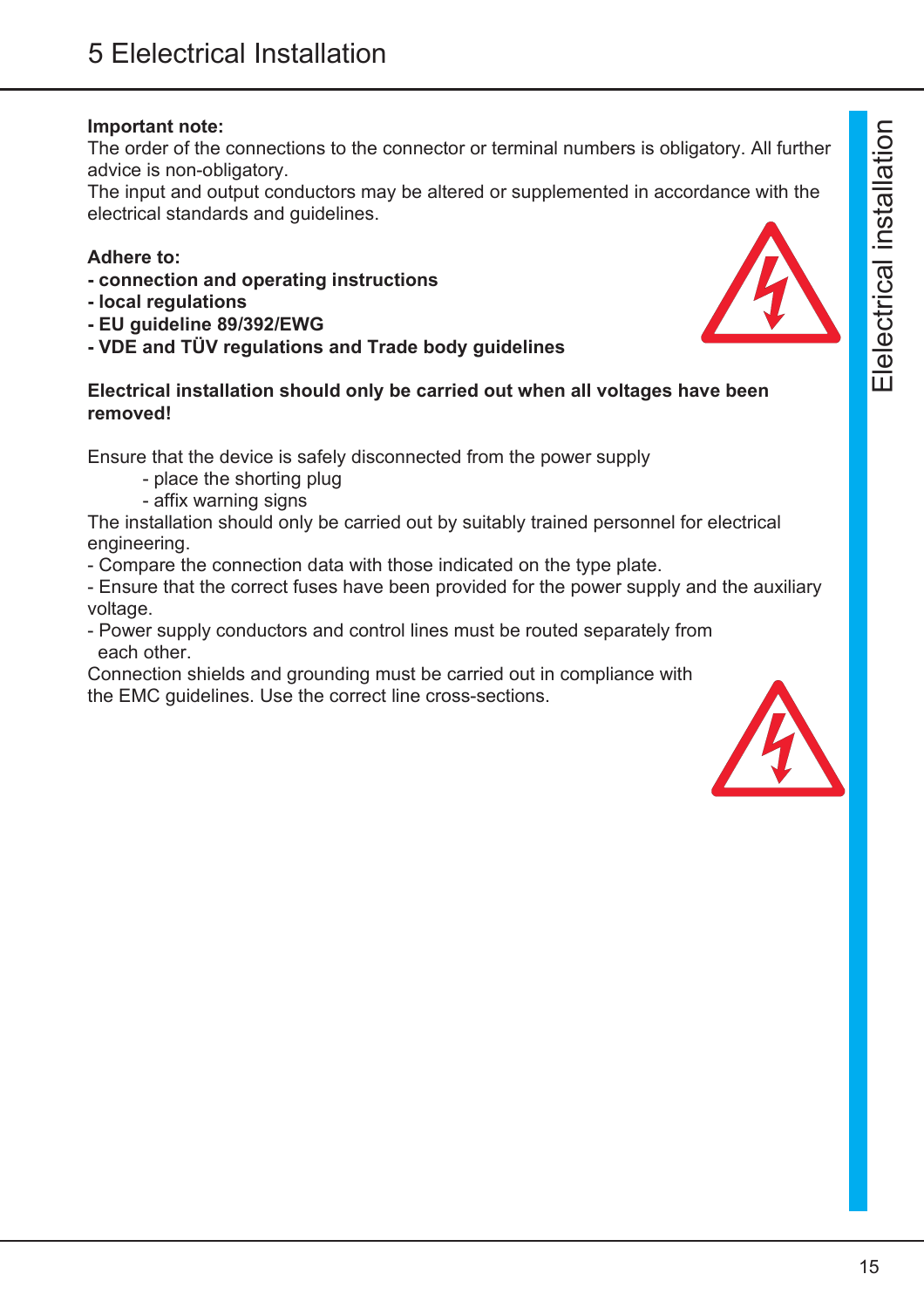# 5 Elelectrical Installation

 $\sum_{i=1}^n$  $\mathsf{\Omega}$ ⊆<br>∓ م<br>ه gra  $\exists$ 

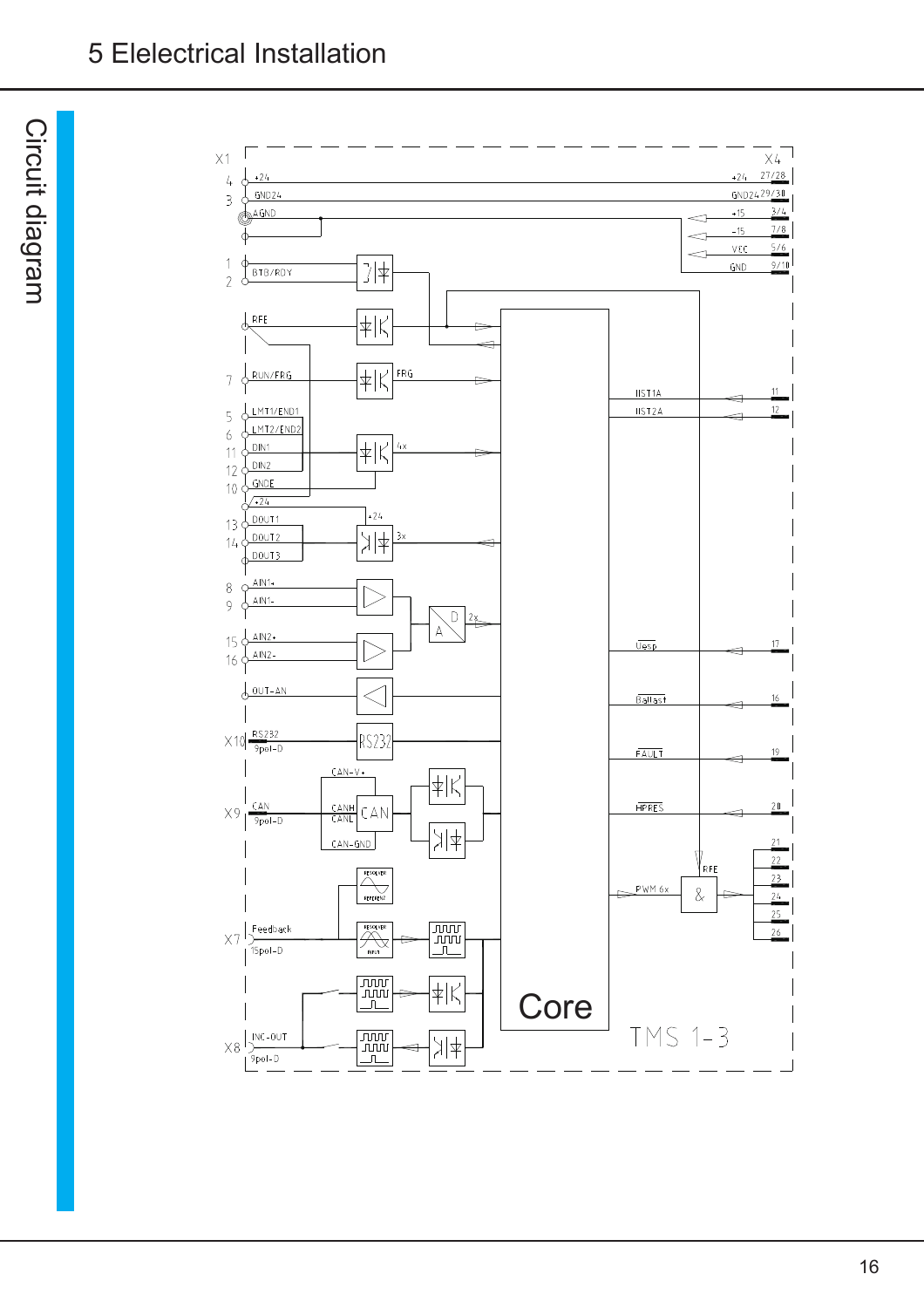

Cir  $\mathbf{\Omega}$  . i<br>İ dia ලා $\overline{C}$ r a  $\mathbf \Xi$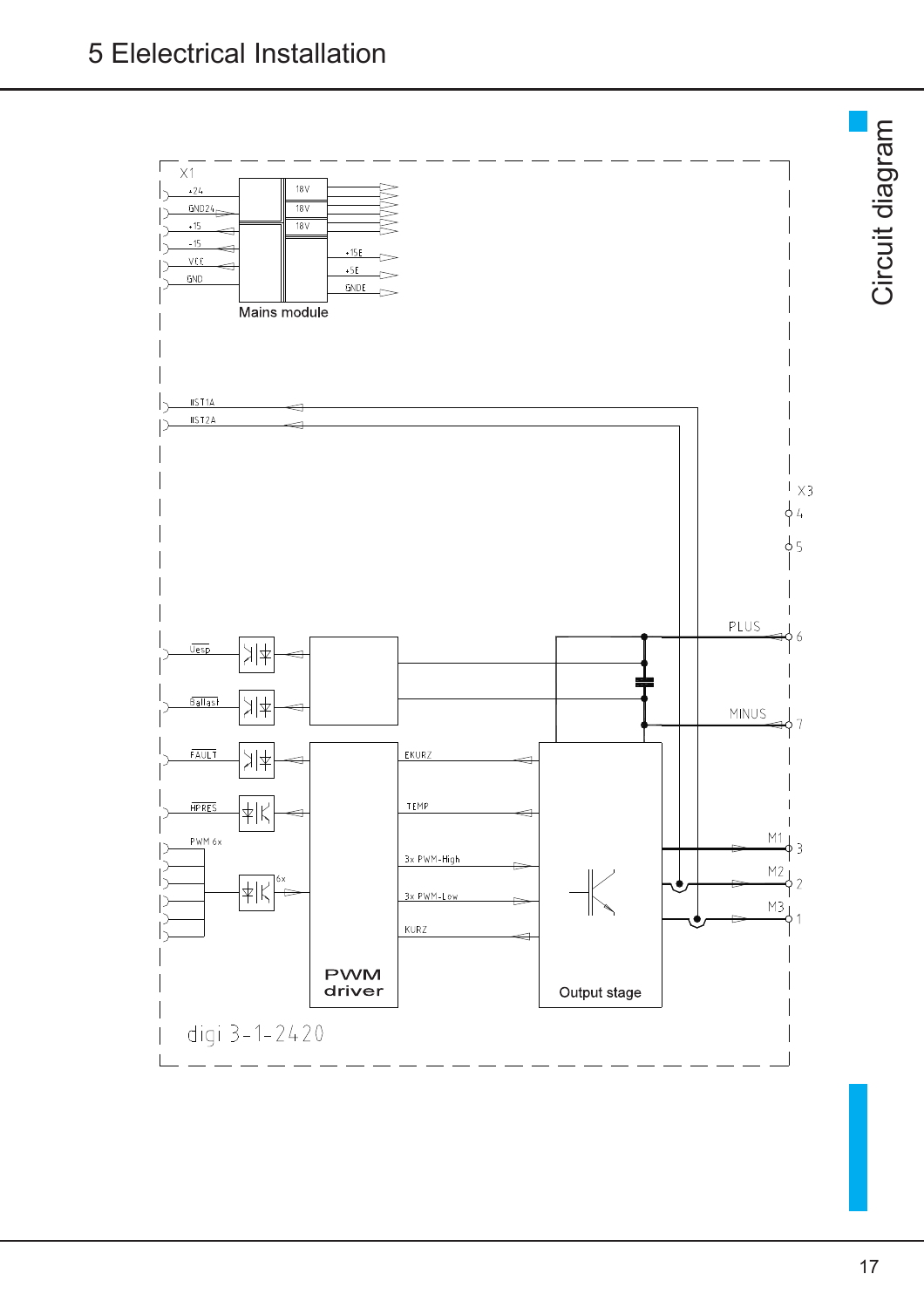

 $\bigcirc$ o コ コ ወ  $\bm{\mathsf{\Omega}}$ tio  $\overline{\phantom{0}}$ dia gra  $\Xi$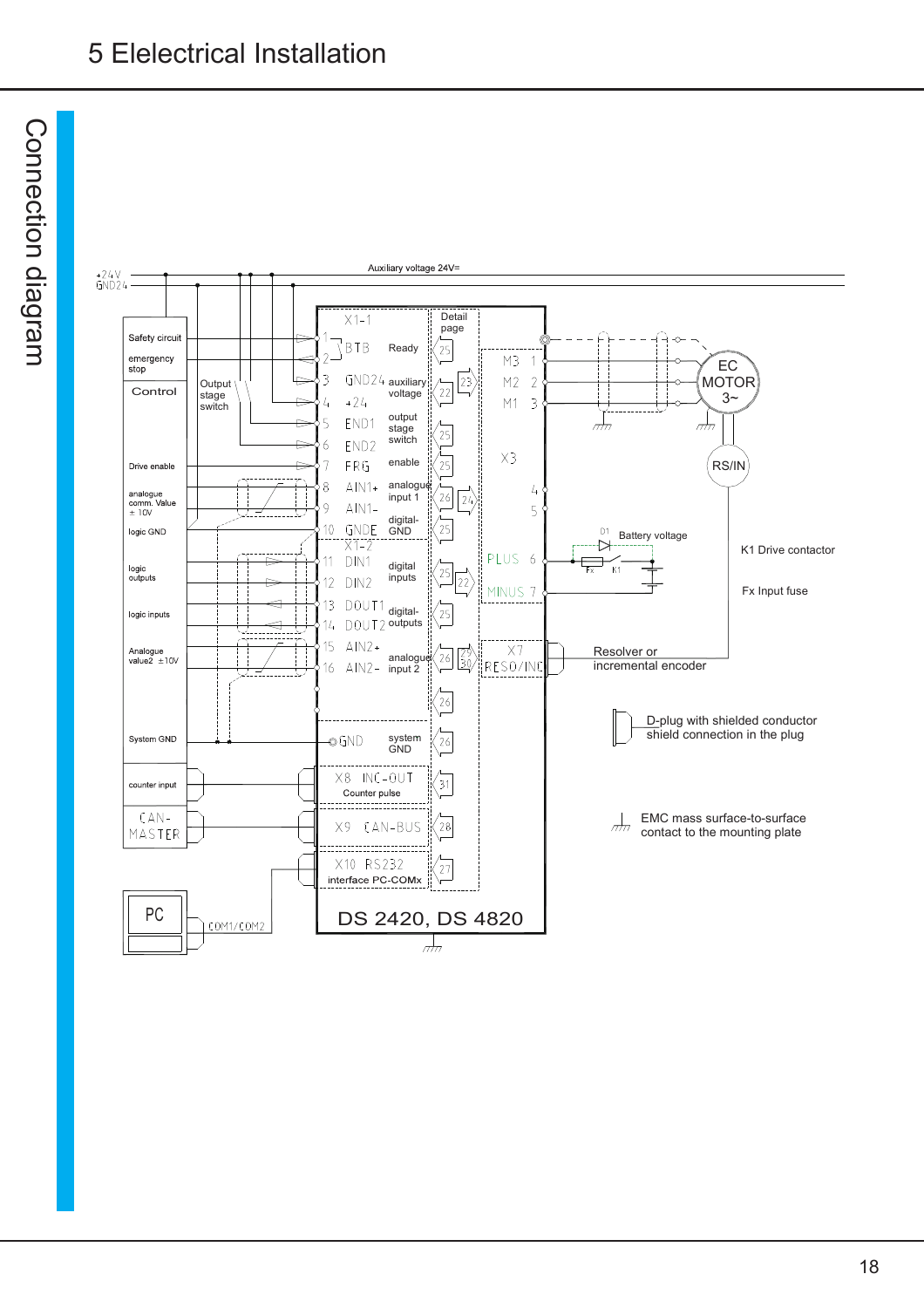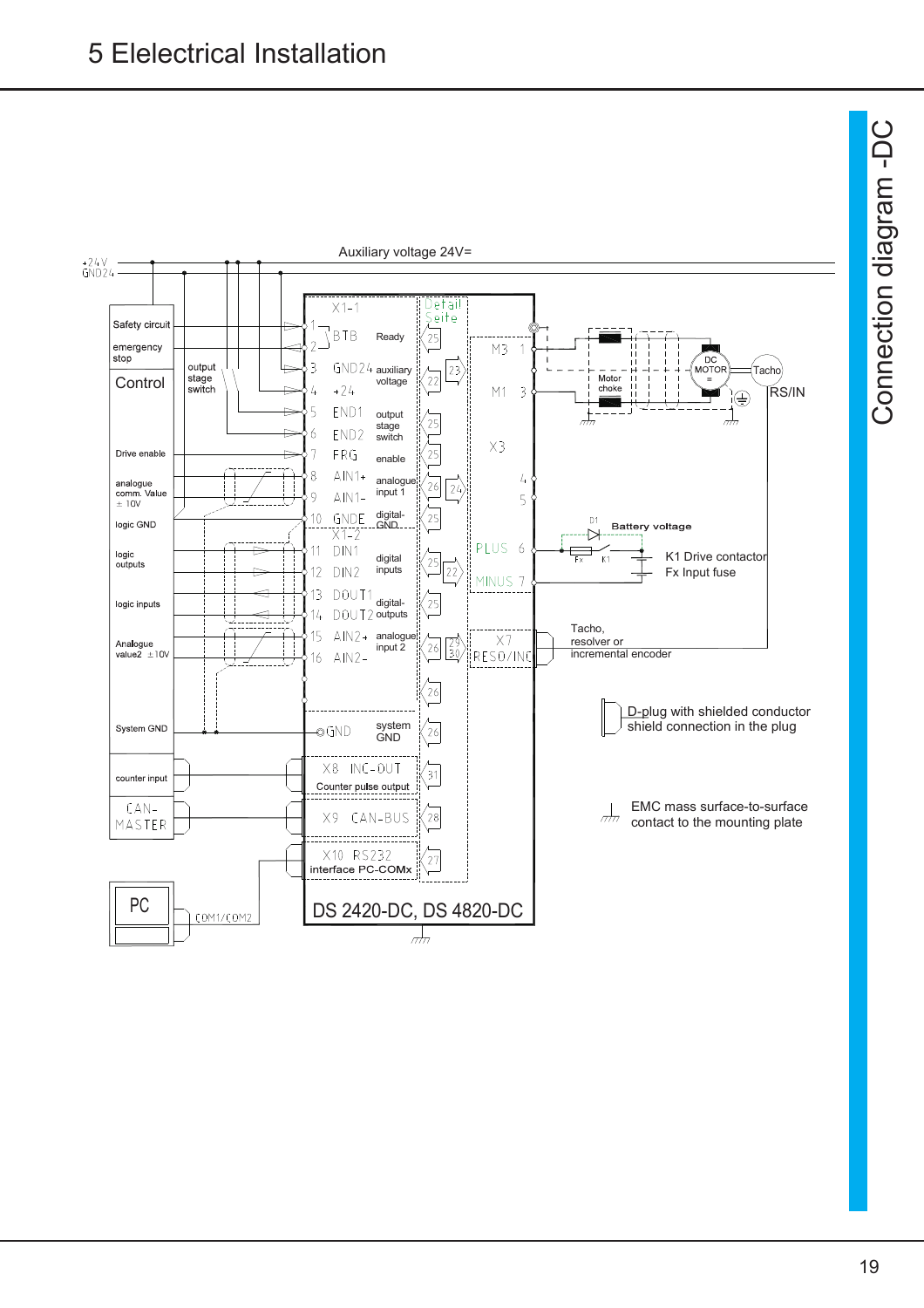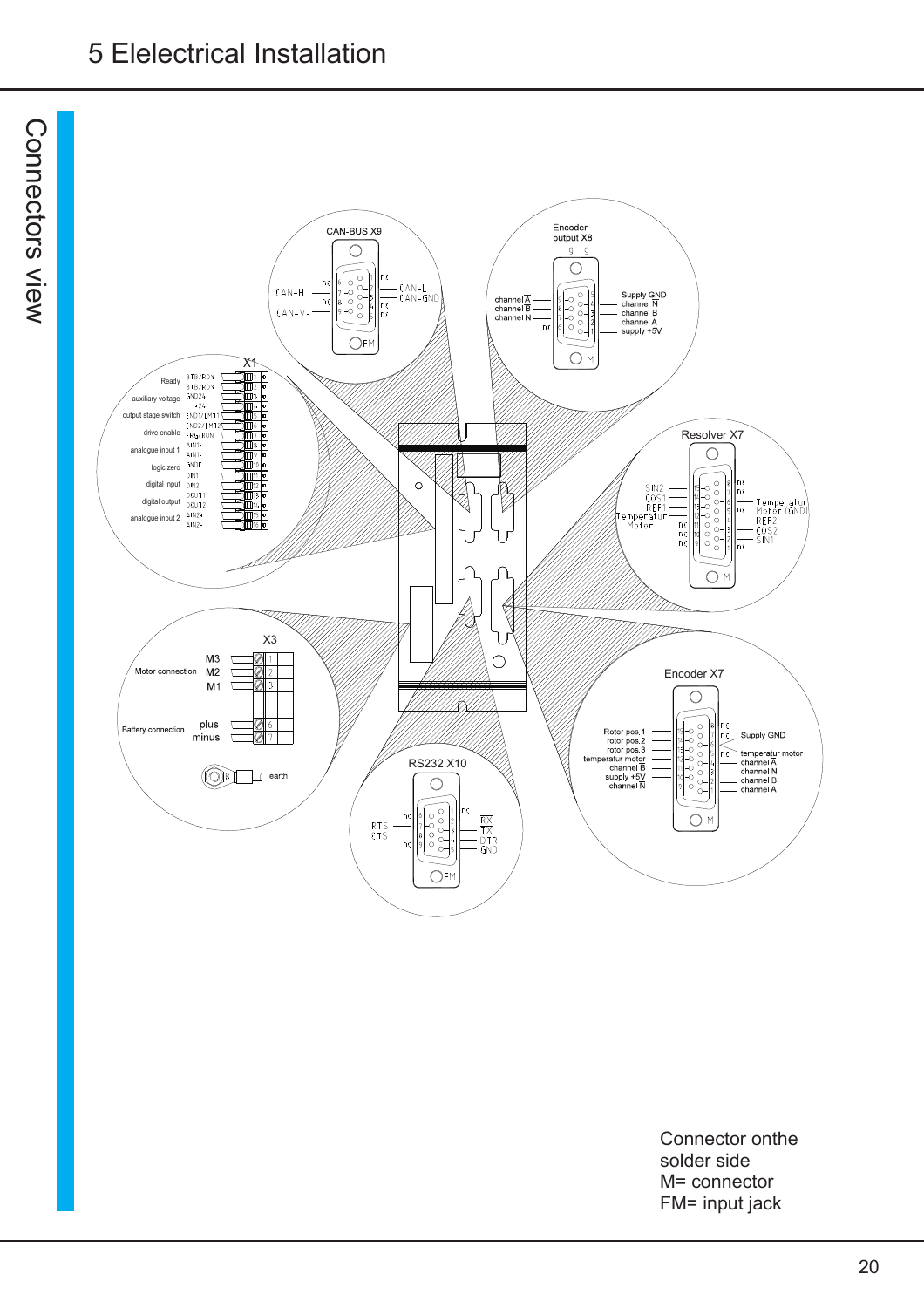# **Battery connection**



#### **Warning**

The max. supply voltage must not be exceeded at any time (not even for short intervals)! Danger of damage!  $F1$  = safety fuses

Feedback diode D1 more safety during braking operation with open contact K1 or defective fuse.



| <b>Type</b>                               | <b>Battery</b><br>connection   | <b>Connection cross - section</b><br>$mm2$ AWG |    | <b>Fuse AT</b> | <b>Drive contactor</b><br>size |
|-------------------------------------------|--------------------------------|------------------------------------------------|----|----------------|--------------------------------|
| 2420                                      | positive-X3:6<br>negative-X3:7 | 2.5                                            | 14 | 30             |                                |
| 4810                                      |                                | 1.5                                            | 16 | 20             |                                |
| 4820                                      |                                | 2.5                                            | 14 | 30             |                                |
| Eart connection across the earthing point |                                |                                                |    |                |                                |

#### **Auxiliary voltage connection**

Mains potential-free auxiliary dc voltage 24V= ±10%/2A The auxiliary voltage

- 
- - is galvanically connected with the logic voltage
		- is galvanically isolated from all internal supply voltages ofthe device
		- has internal regenerating fuses
		- has an EMC filter

External fuse only for line protection.



Input voltage 24V dc X1:4 GND24X1:3 Residual ripple 10% Switch-on current 2A Nominal current 0.8A

Mains module: negative connection across earth.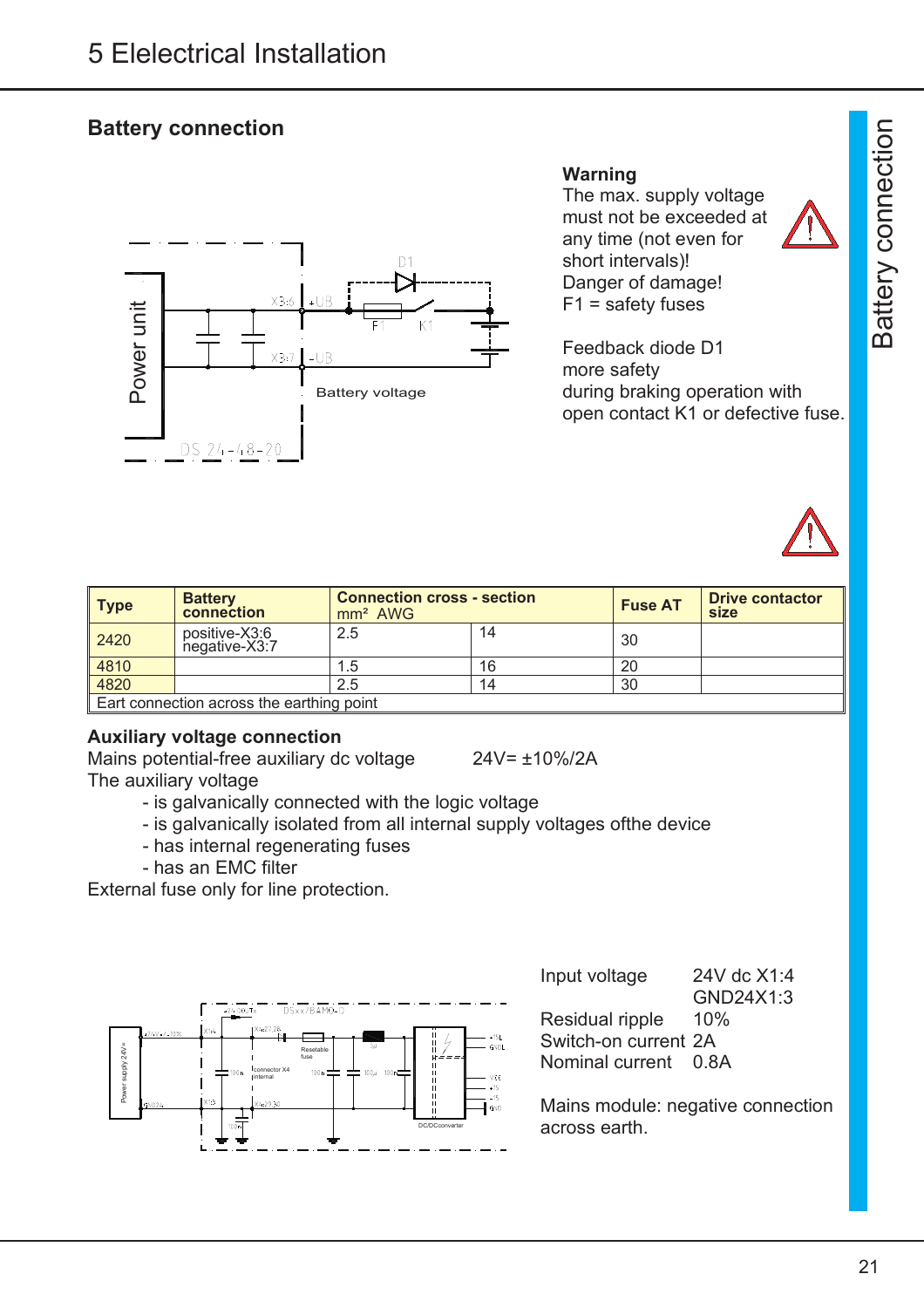#### **Motor power connection**

Only electronically commutating synchronous motors (brushless dc motors, EC motors) with resolver or incremental encoder must be used. These motors must be approved of prior to any use.

See appendix A

(Motor specific connection and parameter standards and guidelines).



| Cable                                             | <b>PE</b> | M1   | M <sub>2</sub> | M <sub>3</sub> |
|---------------------------------------------------|-----------|------|----------------|----------------|
| Connect, terminal                                 | X3:6      | X3:3 | X3:2           | X3:1           |
| Only one correct connecting sequence is possible! |           |      |                |                |

| Type DS                     | 2420 | 4820 |
|-----------------------------|------|------|
| Querschnitt mm <sup>2</sup> | 2.5  | د.ء  |
| <b>AWG</b>                  | 14   | 14   |

#### **Motor cable**

3-core + protective earth conductor, single-shielded for 600V~, 1000V= shield capacity = 150pF/m min. cross-section see below table **Motor choke**

Only necessary for a shield capacity of >5nF. Approx. 25m motor cable

#### **Connection ofthe shield**

Surface-to-surface connection to the switch cabinet input. Surface-to-surface connection or connection as short as possible to

the motor side.





umklapper

DS 400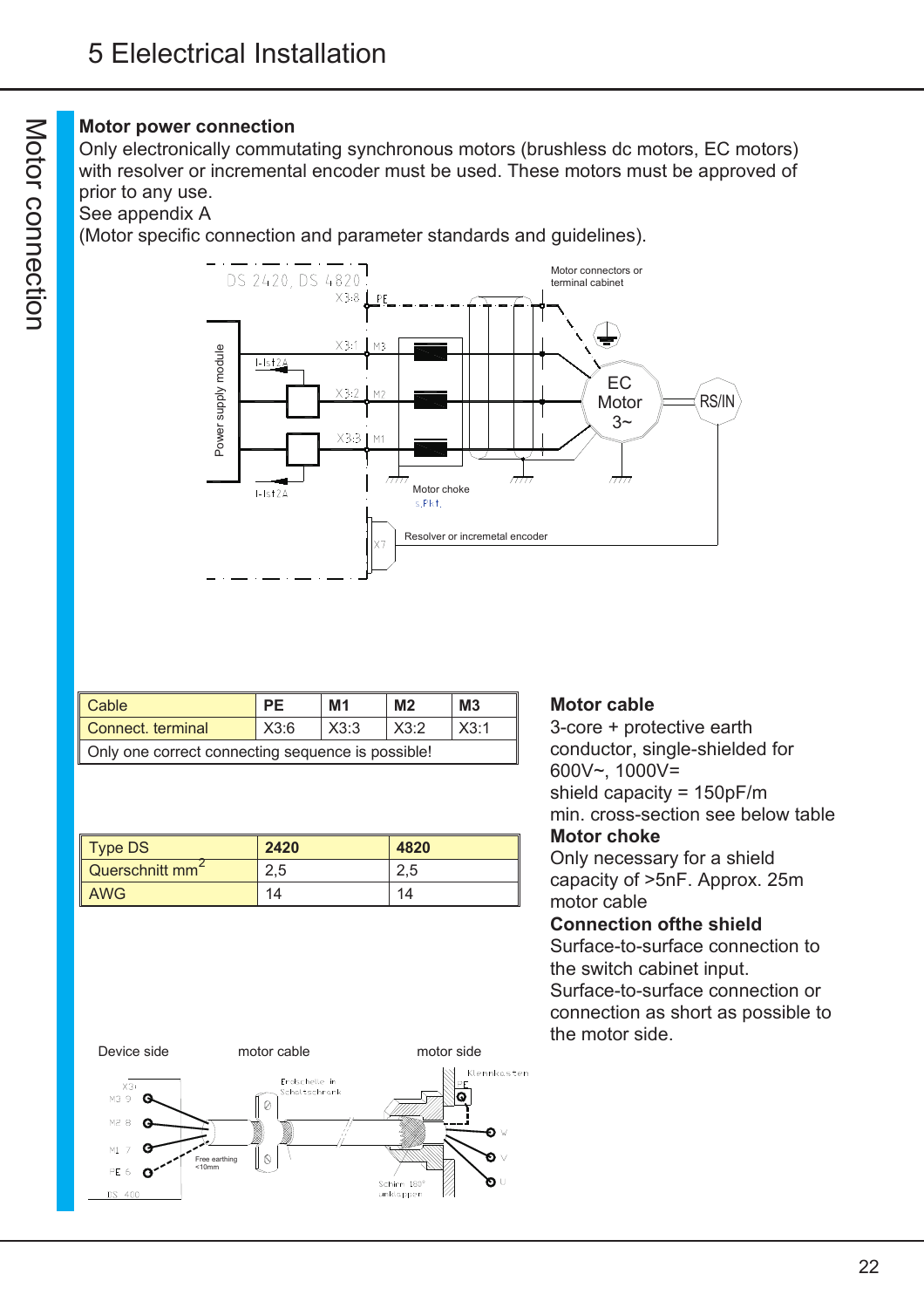#### **Motor power connection**



#### **Motor cable**

2-core + protective earth conductor single-shielded for 600V~,1000V= shield capacity=150pF/m

**min. Cross-section** 2.5mm AWG14

#### **Motor choke**

Choke with ferrous motors use forever ! Type 2El 84-25

#### **Connection of the shield**

Surface-to-surface connection to the switch cabinet input. Surface-to-surface connection or connection as short as possible to the motor side.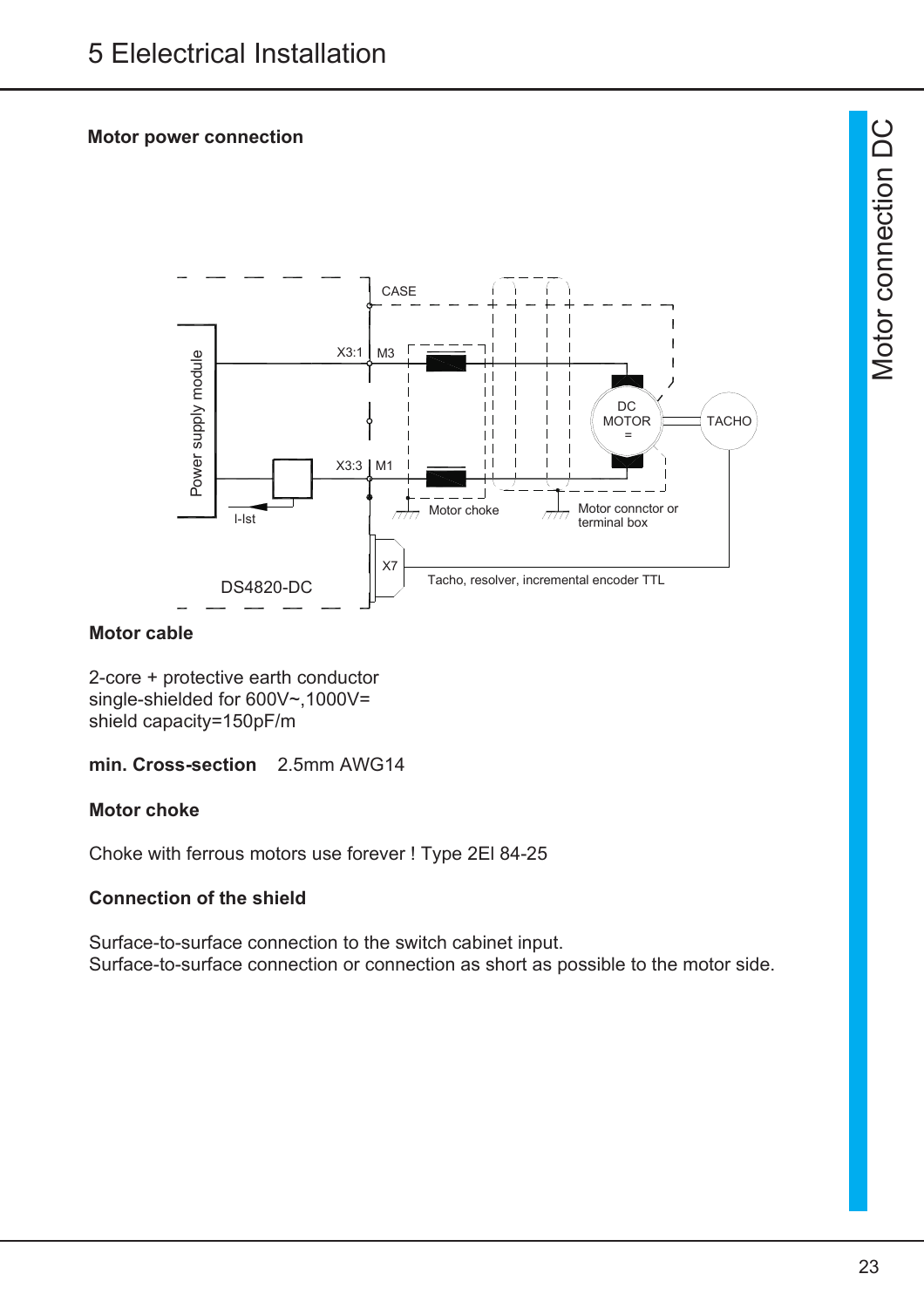#### **Digital inputs**



| Opto input                |                 |
|---------------------------|-----------------|
| Input voltage             |                 |
| Level ON                  | $+10$ to $+30V$ |
| Level OFF                 | $0$ to $+6V$    |
| Input current             | max. 14mA       |
|                           |                 |
| Nom. voltage/nom. current | +24V/10mA       |
| Ground reference          | GNDE (X1:10)    |
|                           |                 |

| <b>Input</b>     | <b>Connection</b> | <b>Function</b>      | State1      | <b>State2</b> | <b>Parameter</b>               |
|------------------|-------------------|----------------------|-------------|---------------|--------------------------------|
| <b>FRG/RUN</b>   | X1:7              | Enable               | fixed       | fixed         |                                |
| END1/LMT1        | X1:5              | Output stage switch1 | fixed       | programable   |                                |
| END2/LMT2        | X1:6              | Output stage switch2 | fixed       | programable   | DS-Drive-2<br>inputs & outputs |
| DIN <sub>1</sub> | X1:11             | Digital input1       | programable |               |                                |
| DIN <sub>2</sub> | X1:12             | Digital input2       | programable |               |                                |

## **Digital outputs**





#### **Open emitter output**

Output voltage Level ON  $\begin{array}{ccc} \text{max. } & 24\text{V} = \\ \text{level } & \text{OFF} \\ \text{curve } & & & & & & & & \end{array}$ Level OFF Output current max. 30mA<br>Output resistance 220W Output resistance Reference voltage  $+24$  (X1:4)<br>Ground reference GNDE (X1:10) Ground reference

#### **Relay contact BTB/RDY**

Contact for 48V/1A The contact is closed when the device is ready. Indication by a green LED on the front panel. In case of an error the contact is open.

| ٠ |
|---|
|   |

| <b>Output</b>     | <b>Connections</b> | <b>Function</b>   | <b>State</b>  | Parameter        |
|-------------------|--------------------|-------------------|---------------|------------------|
| <b>BTB/RDY</b>    | X1:1, X1:2         | ready             | fixed /relay  |                  |
| DOUT <sub>1</sub> | X1:13              | Digital output 1  | programmable  | DS-DRIVE-2       |
| DOUT <sub>2</sub> | X1:14              | Digital output 21 | programmabler | Inputs & Outputs |



External power supply for the inputs and outputs +24V for the logic and the auxiliary voltage GNDE logic ground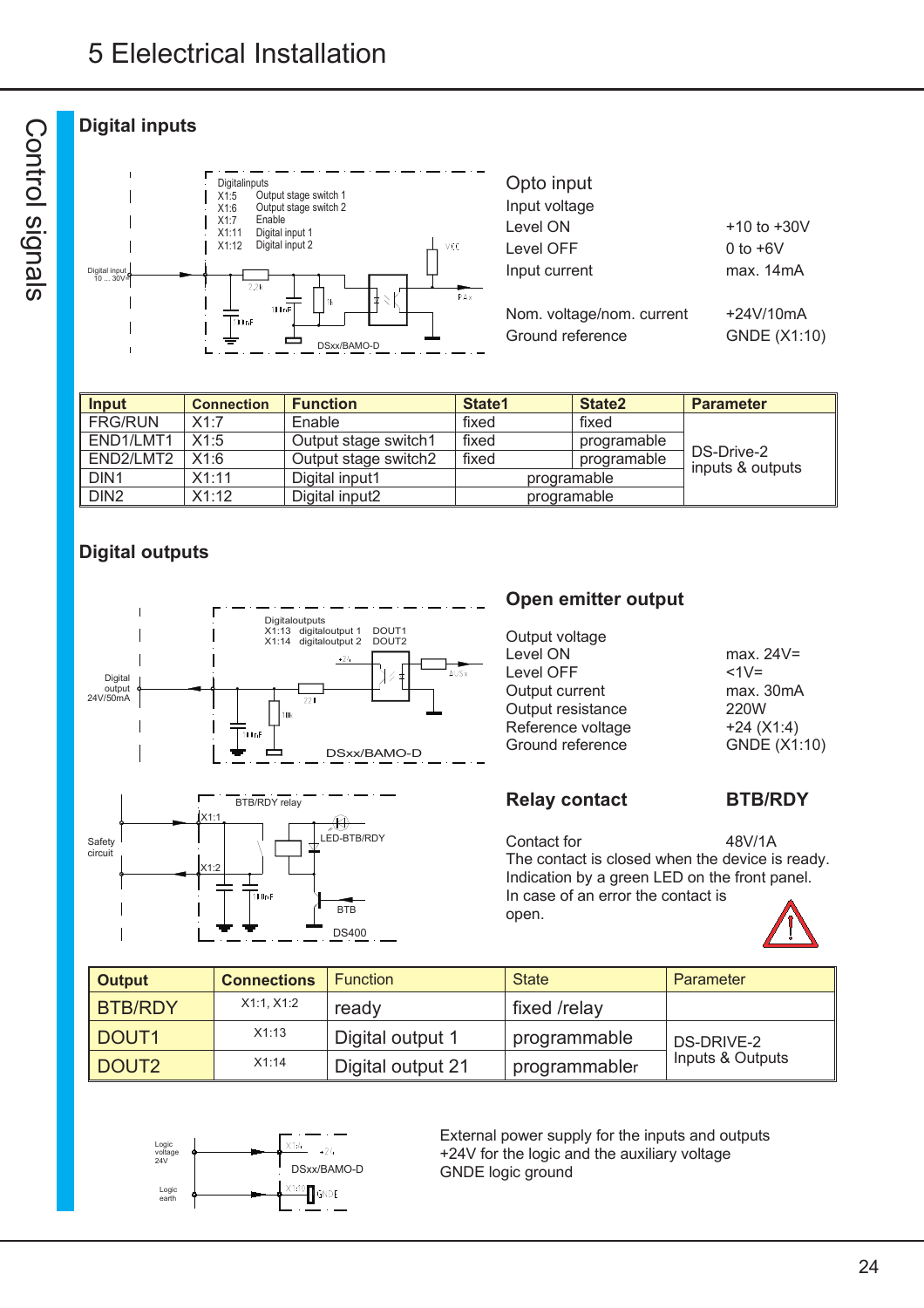# **Analog inputs**  $\pm$ **10V**



AIN2+,AIN2- X1:15, X1:16 Current limit +10V programmable

#### **Features**

| <b>Differential input</b> | $AIN1+/AIN1-$   | $AlN2+/AlN2-$ |  |
|---------------------------|-----------------|---------------|--|
| Input resistance          | 70 <sub>k</sub> |               |  |
| Threshold voltage         | ±12V            |               |  |
| <b>Resolution</b>         | $11Bit + sign$  |               |  |
| Parameter scale           |                 |               |  |
| Parameter assignment      |                 |               |  |
|                           |                 |               |  |

The direction of rotation of the motor can either be changed by swapping the ± connections at the differential input or by changing the signs via the parameter scale.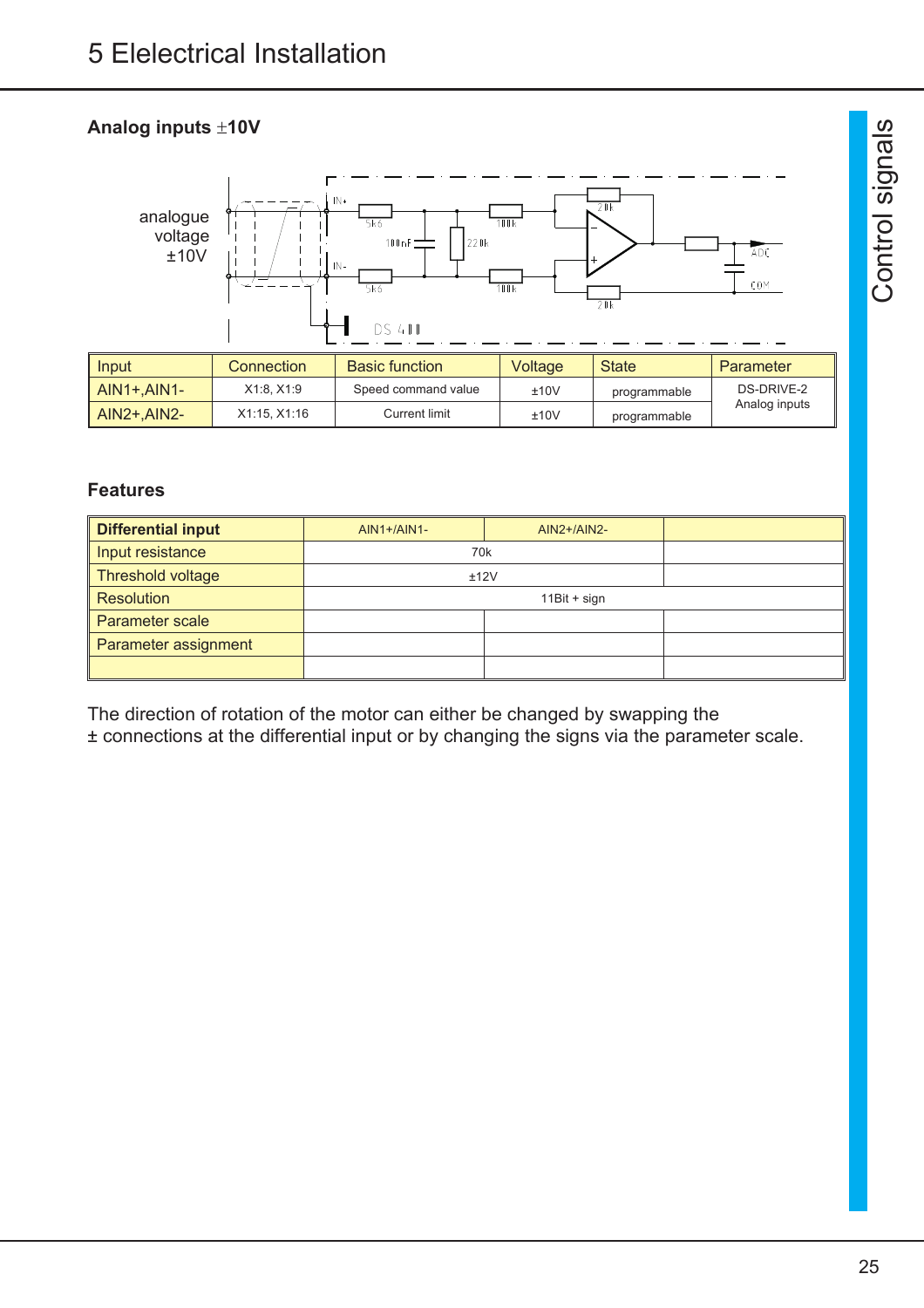#### **RS 232**

In t e

ᆨ  $\boldsymbol{\omega}$  $\bm{\mathsf{\Omega}}$ ወ

DSxx is programmed and operated during commissioning via the serial pc interface RS232. There is a software description in the Manual DS.

#### **Connector X10**



The serial interface is galvanically connected with the device zero (GND).

The DSxx (D connector X10) and the serial interface (COM1/COM2) of the pc must only be connected using a null modem cable.

Do not use a null modem link cable!

Install the cable only after disconnecting the device from themains.

The interface is hard-coded to 115200Baud.

Null modem connecting cable View to the soldered side, Shield on the housing, Max. cable length 5m



In case of strong interferences at installed. Notebooks with a USB-RS232 the interface a line filter should be

converter are usually susceptible to interference.

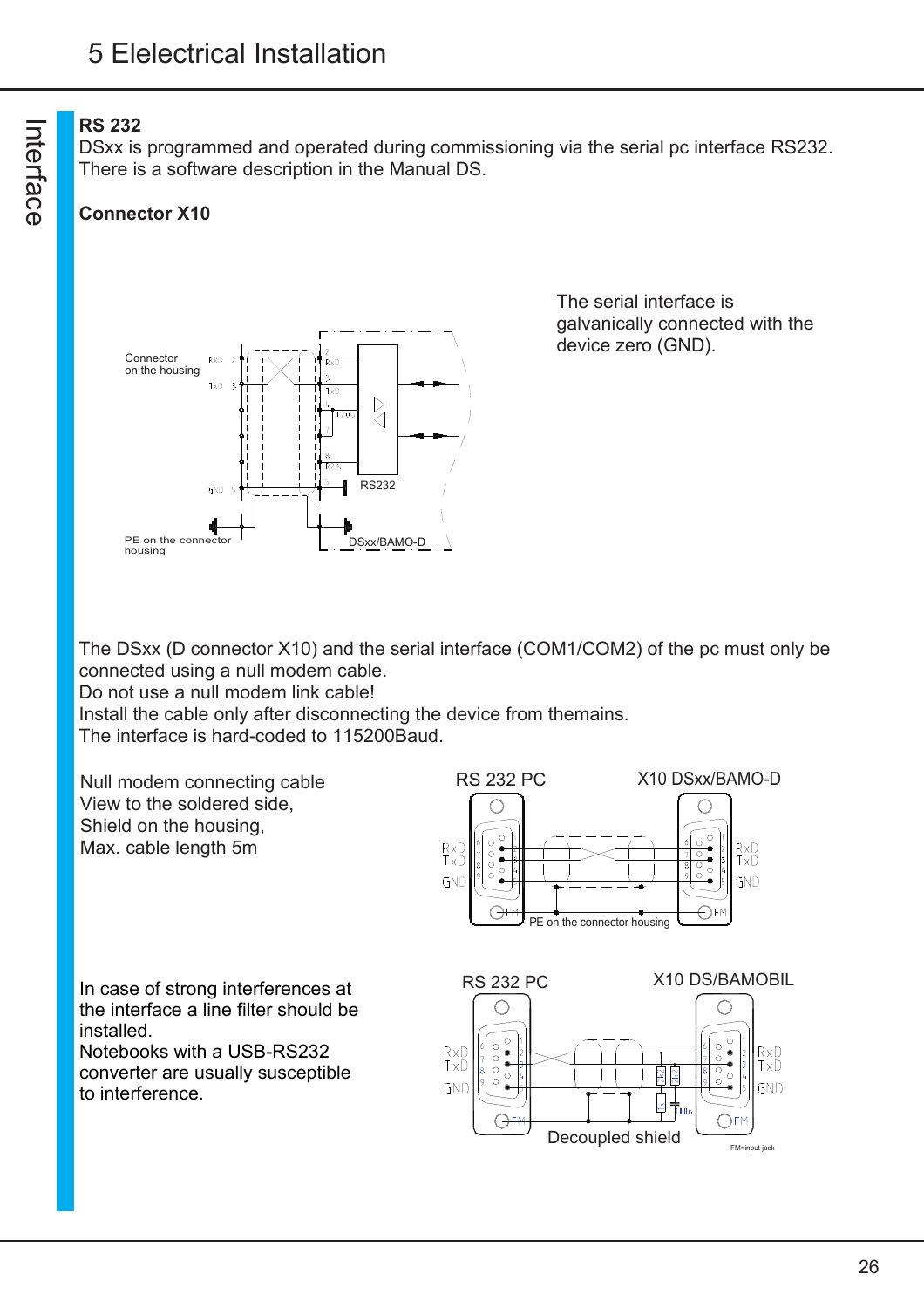#### CAN-BUS

The CAN-BUS is adigital connection totheCNC control. Optimum conditions are achieved with LABOD CNC controls. Programming and operation by means ofthe control panel viathe CAN-BUS. Interface complies with the standard ISO11898.

Adjustment and programming see Manual DS-CAN.



**CAN-BUS cable**

Use a shielded bus conductor with a low shielding capacity.

Signal + supply.

D-connector with a metal or metallized housing. Recommended cable colours LiYCY 4x0.25+shield.

| Designation | <b>Connector</b><br>no. | Cable colour | Cable no. |
|-------------|-------------------------|--------------|-----------|
| CAN-V+      | 9                       | brown        |           |
| CAN-GND     | 3                       | white        |           |
| CAN-H       |                         | green        | 3         |
| CAN-L       | っ                       | yellow       |           |



FM=input jack



The interface is galvanically isolated from the device. The voltage is supplied via the bus cable.  $CAN-V+9$  to  $15V=$ 

Option: potentially isolated internal voltage supply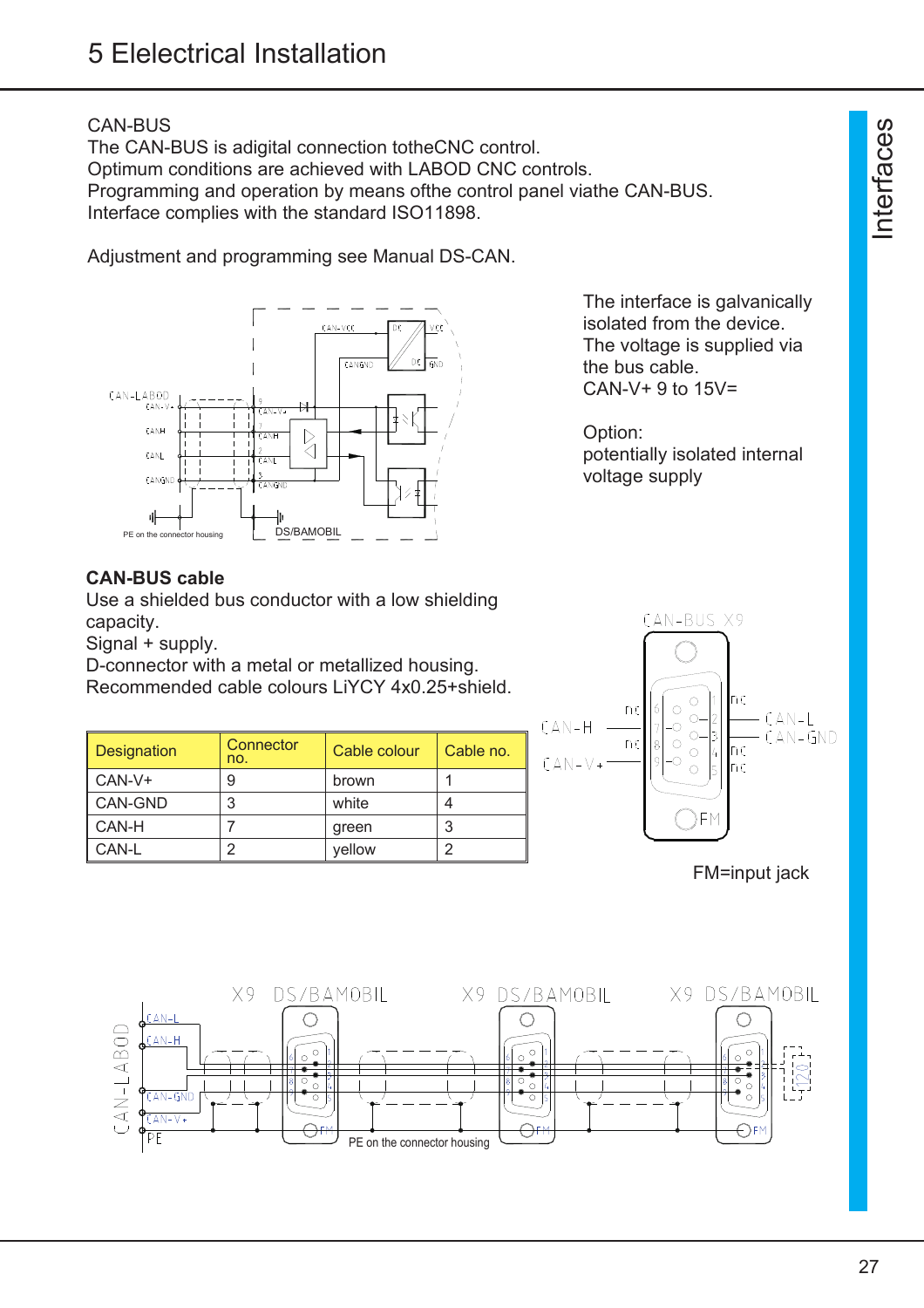**Resolver connection** only for DS 2420, DS 4820-RS **Connector X7**



The resolver is an absolute measuring system for a motor revolution.

It is robust and not impaired by high motor temperatures.

Its build corresponds to a revolving transformer.

The rotor is supplied by the reference (10kHz).

The stator supplies the sine and cosine signals modulated by the rotational frequency.

The amplitudes of these signals are analyzed and digitalized in the servo-drive.

The resolution is adiusted to 12 bit (4096 inc/rpm).

The max. possible speed is 15600. The digitalized signals are used for the polar wheel angle, the position and speed control, and the incremental output.

The absolute accuracy is approx.  $\pm 10$ arcmin.



Use only motors with a 2-, 4-, or 6-pole resolver which have been approved (AppendixA). Observe the motor specific connection data sheet!

| <b>Connector</b>          | 15-pole D-connector<br>X7                                                                                            |
|---------------------------|----------------------------------------------------------------------------------------------------------------------|
| <b>Connecting cable</b>   | 4 x 2 cores, twisted in pairs and shielded, additional overall<br>shield.                                            |
|                           | For link chains use appropriate cables!                                                                              |
| <b>Cable length</b>       | for >25m only use high-quality resolver cables with adequate<br>shielding properties.                                |
| <b>Shield connection</b>  | across connector X7<br>combine all shields and connect them to the housing<br>across the motor the connector housing |
| <b>Setting parameters</b> | see software Manual DS                                                                                               |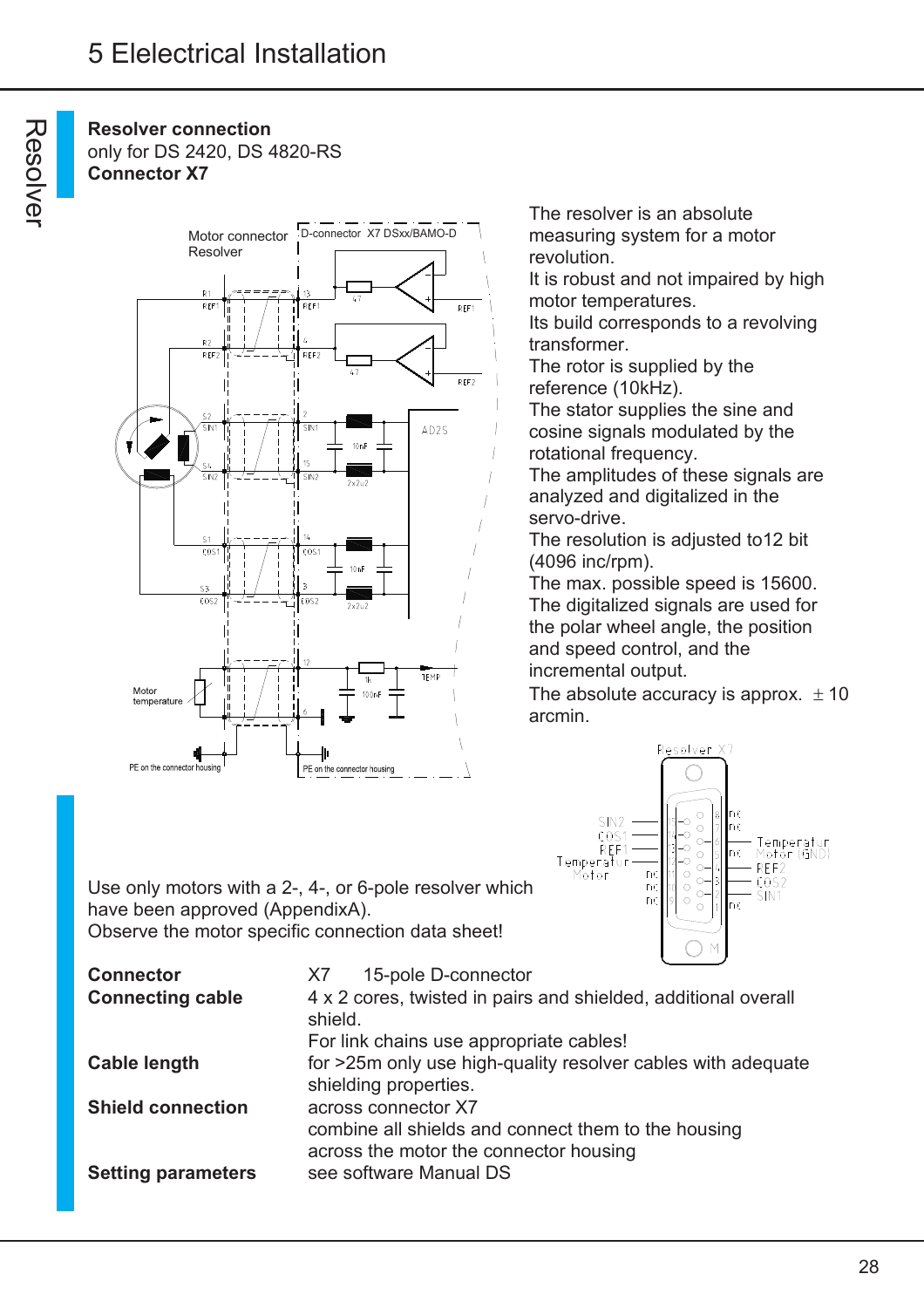#### **Encoder connection** only for DS2420, DS4820-IN Incremental encoder (encoder) with 2 counter tracks and 1 zero track Motor connector D-connector X7 DSxx/BAMO-D encode plus 3 rotor position tracks. Counter  $\overline{VC + 5V}$ tracks with push-pull output.  $GAL$ Max. counting frequency 500kHz. The incremental encoder is galvanically connected with the device zero (GND). Supply voltage 5V.  $\overline{\mathsf{r}}$  $11$ Ē  $\alpha$ **DSP**  $14$ **ROTOR**  $15$  $\frac{1}{R0}$ TOR Steckerbelegung Lötseite  $12$ **TFM** TEMP  $1<sub>k</sub>$ Motor  $100r$ temperature Encoder X7  $\bigcirc$ on the connector housing PE on the connector housing  $\circ$ nr  $\overline{\circ}$ encoder position 1  $\circ$ nc  $\circ$ encoder position 2  $\begin{array}{c}\n 14 \\
13 \\
-0 \\
-0 \\
-0 \\
-0 \\
-0 \\
-0 \\
\end{array}$ encoder position 3

 $\sqcup$  $\mathbf \Omega$  $\mathsf{\mathsf{C}}$ oてつこう こうきょう ていしゃ てんしゃく てんしゃく こうきょう ていしゅう ていしゅう こうこうかい こうこうかい こうこうかい こうこうかい こうこうしゃ こうしゃ こうしゃ こうしゃ こうしゃ こうしゃ こうしゃ ے<br>0

Use only motors with a Incremental (encoder) which have been approved (AppendixA).

Observe the motor specific connection data sheet!

| <b>Connector</b>         | 15-pole D-connector<br>X7                                                               |
|--------------------------|-----------------------------------------------------------------------------------------|
| <b>Connecting cable</b>  | 10 signal conductors, shielded, min. cross-section 0.14mm                               |
|                          | 2 supply lines, min. cross-section 0.5mm                                                |
|                          | For link chains use appropriate cables!                                                 |
| <b>Cable length</b>      | for >25m the cross-section of the cable used must be increased<br>by one grade          |
| <b>Shield connection</b> | across connector X7- connect the shield to the connector<br>housing                     |
| <b>Setting parameter</b> | across the motor connector-connect the shielconnector housing<br>see software Manual DS |

motor temperature channel B supply +5V  $ch$ annel  $\overline{N}$  channel  $\overline{A}$ channel N channel B channel A

supply GND motortemperature

nr

 $\circ$  $\overline{\circ}$  $\circ$ 

> ∩  $\mathbb{N}$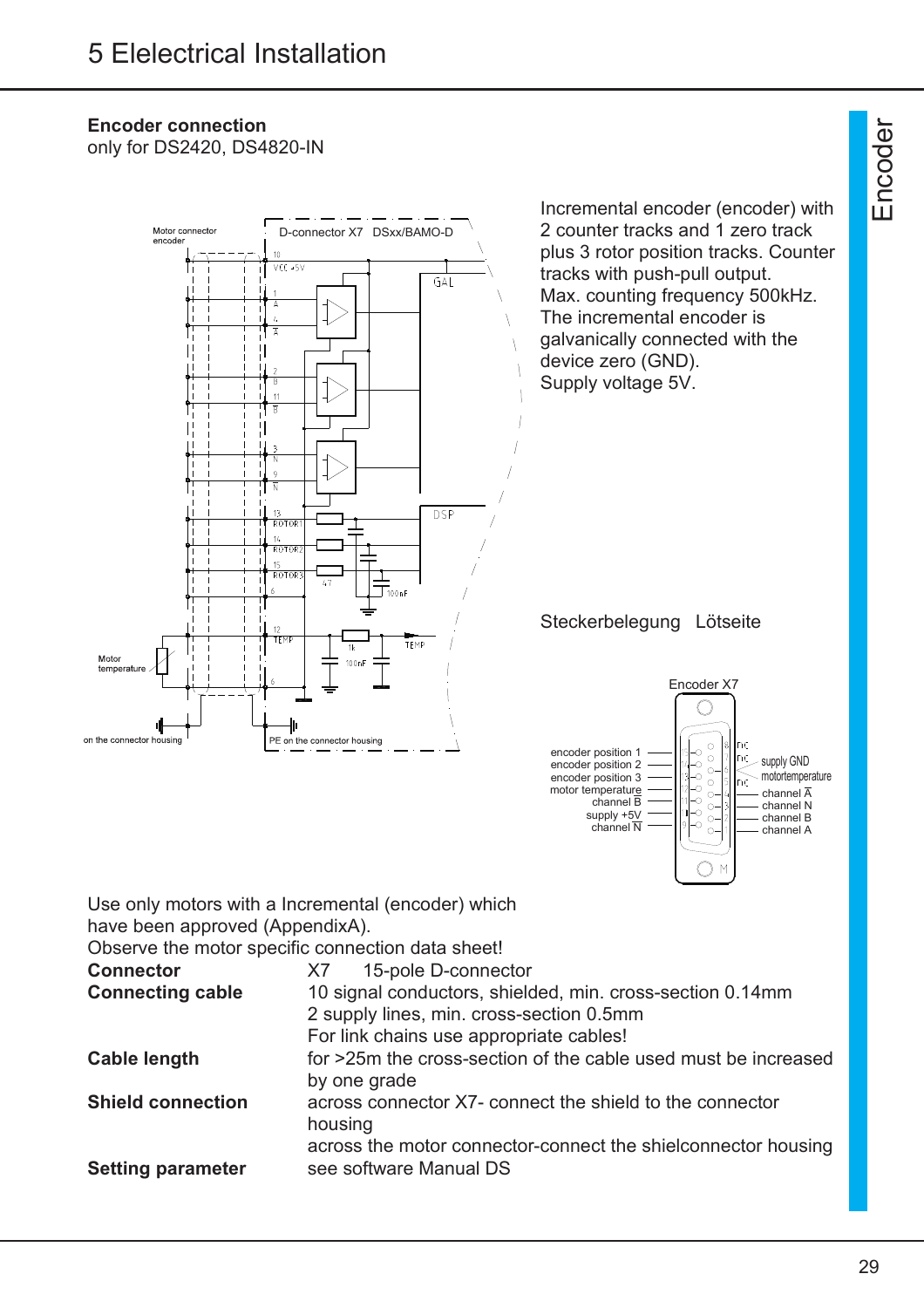



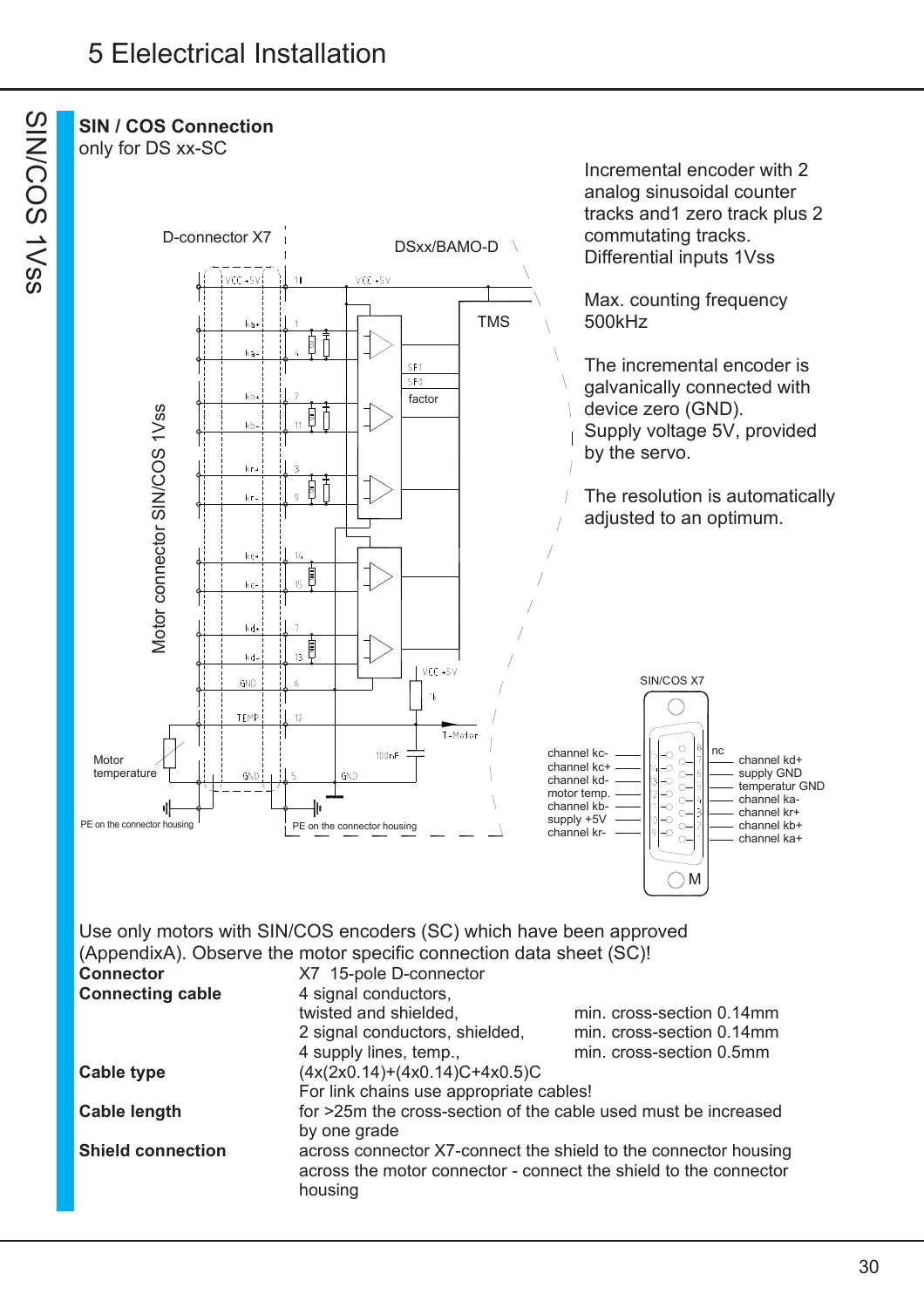#### **Rotor position encoder**

Connection via a bl-tacho



Only manufacturer-approved motors with incremental encoders and rotor encoders. Note motor specific connection sheet!

| <b>Connecting plug</b>   | X7 15-pole D-connector         |                                                                                              |
|--------------------------|--------------------------------|----------------------------------------------------------------------------------------------|
| <b>Connecting lead</b>   |                                | 12 signal wires, shielded minimum cross section 0,25mm                                       |
| Cable length             |                                | Use only suitable cables in a power carrier chain<br>the next step up for a section of >25m. |
| <b>Shield connection</b> | a plug X7<br>at the motor plug | contact shield with the plug housing<br>contact shield with the plug housing                 |
| <b>Setting parameter</b> | see software Manual DS NDrive  |                                                                                              |

 $\mathbf \subset$ 

3 rotor position encoder signals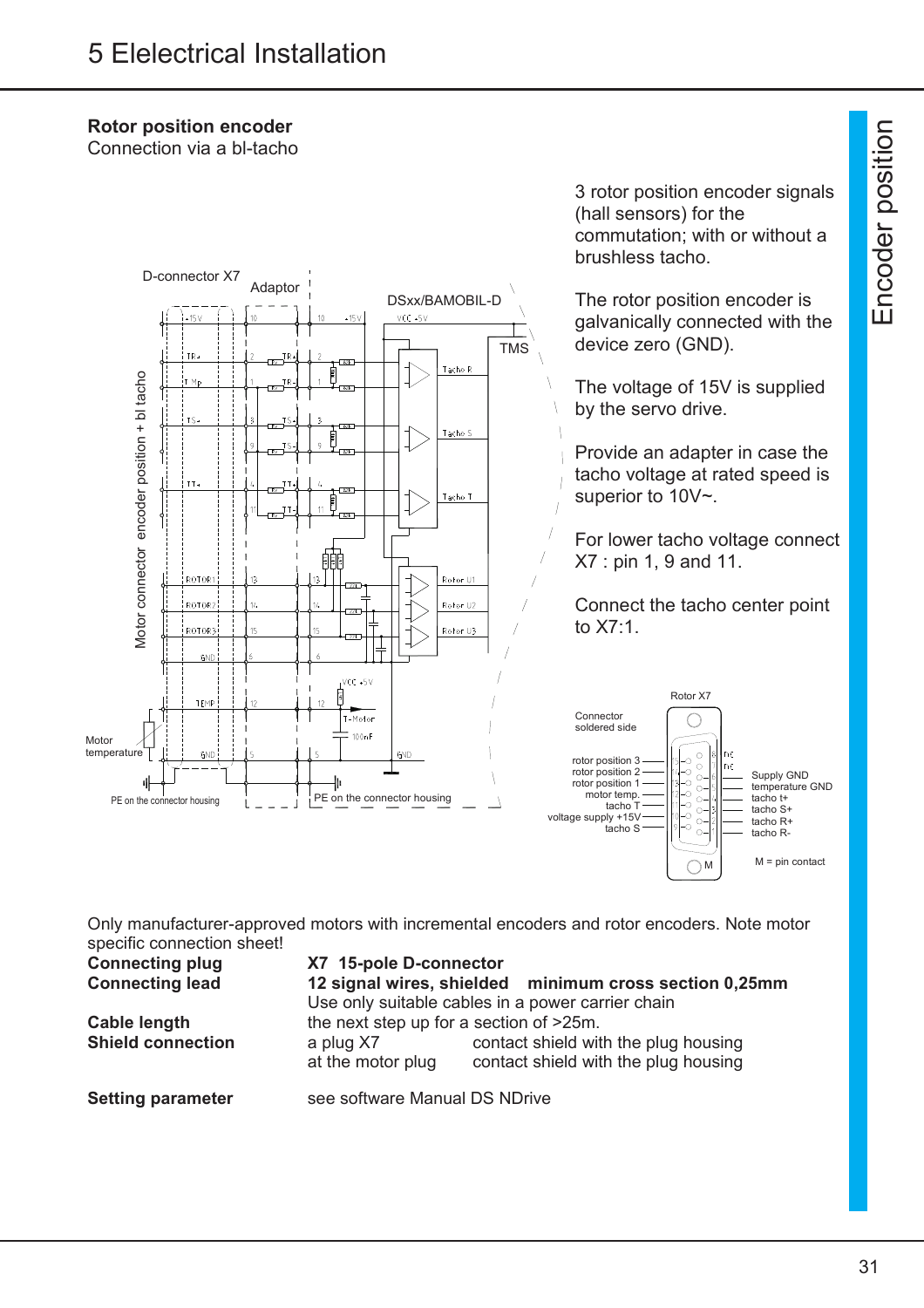# **X8 TTL- Encoder output or input (2)**

The D connector X8 is connected as input or output (default). Output X8 pin 6 not connected or bridge to GND Input  $X8$  pin 6 bridge to  $+5V$  ( $X8:1$ )

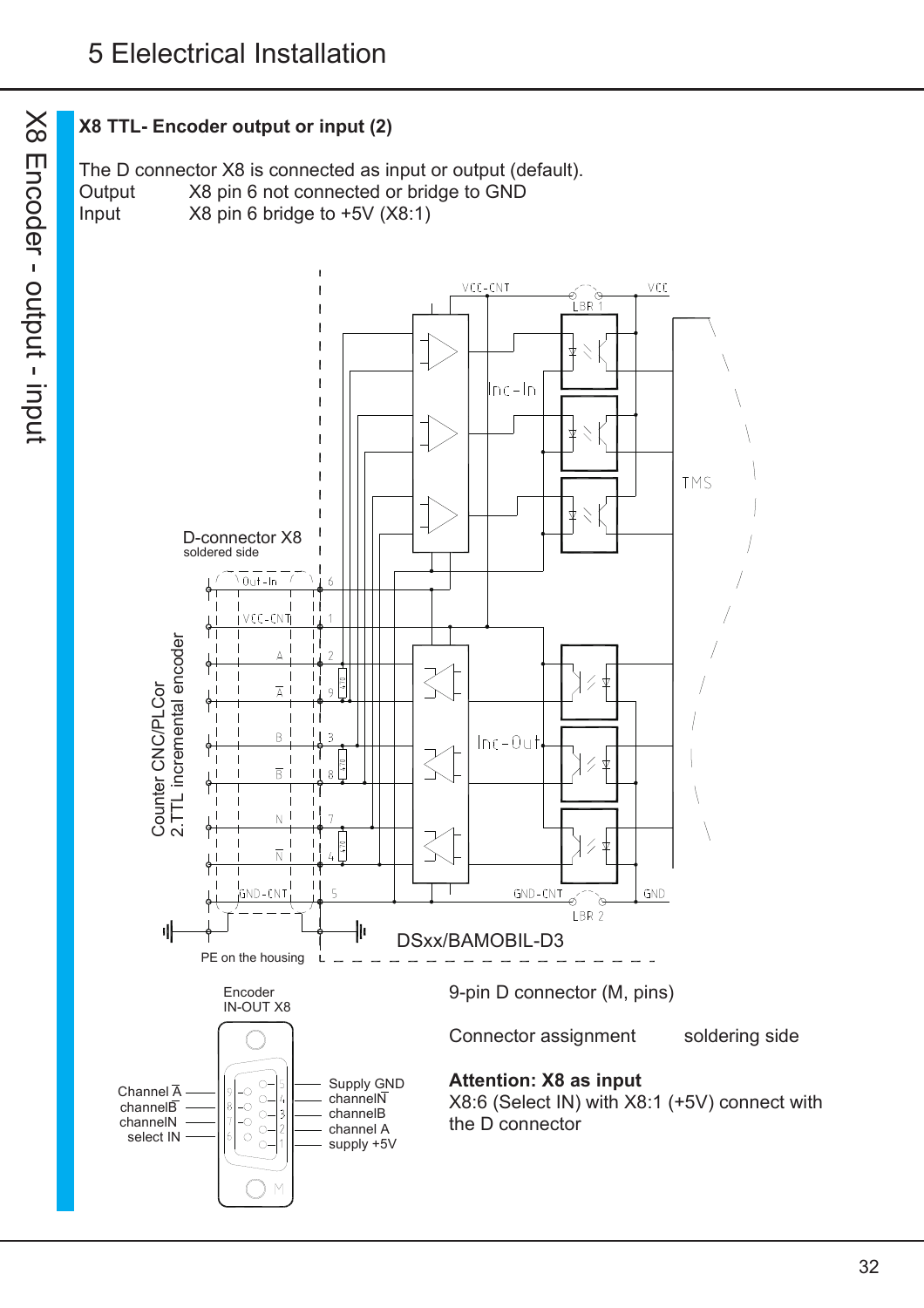### **X8 as TTL Encoder output**

The encoder signals supplied by the motor (feedback) are available at the output of the D-connector X8 for the CNC control.

The encoder output is internally isolated. The voltage is supplied via the encoder line from the CNC/PLC control. Voltage supply +5V ±0.2V. The output signal corresponds to RS485.

Option: Internal supply from the servo (LBR1 + LBR2)

For RS and SC the resolution can be programmed (parameter 0xa4), Bit1). For IN it is equal to the number of encoder pulses.

| Channel A            | <b>Signals</b>                        | (motor clockwise rotation)        |
|----------------------|---------------------------------------|-----------------------------------|
| Channel A            | output level                          | $0.5V$<br>low<br>high<br>>4.5V    |
| ChannelB             | slope                                 | $< 0.1 \mu s$                     |
| ChannelB             | zero impulse                          | $0.2 \mu s$<br>min.               |
|                      | output frequency                      | max. 200kHz                       |
| ChannelN<br>ChannelN | impulse / UPM<br>for RS, SC<br>for IN | programmable<br>number of encoder |
|                      |                                       | pulses                            |

X8as TTL Encoder input

**Attention:** X8 pin 6 (select IN) and X8 pin1 (+5V) must be bridged!

The encoder input is internally isolated. The voltage is supplied via the encoder line. Option: Internal supply from the servo The input signals correspond to RS485. Input frequency: max. 200kHz

Option: Internal supply from the servo (LBR1 + LBR2)

The encoder input can be programmed to fulfill different functions.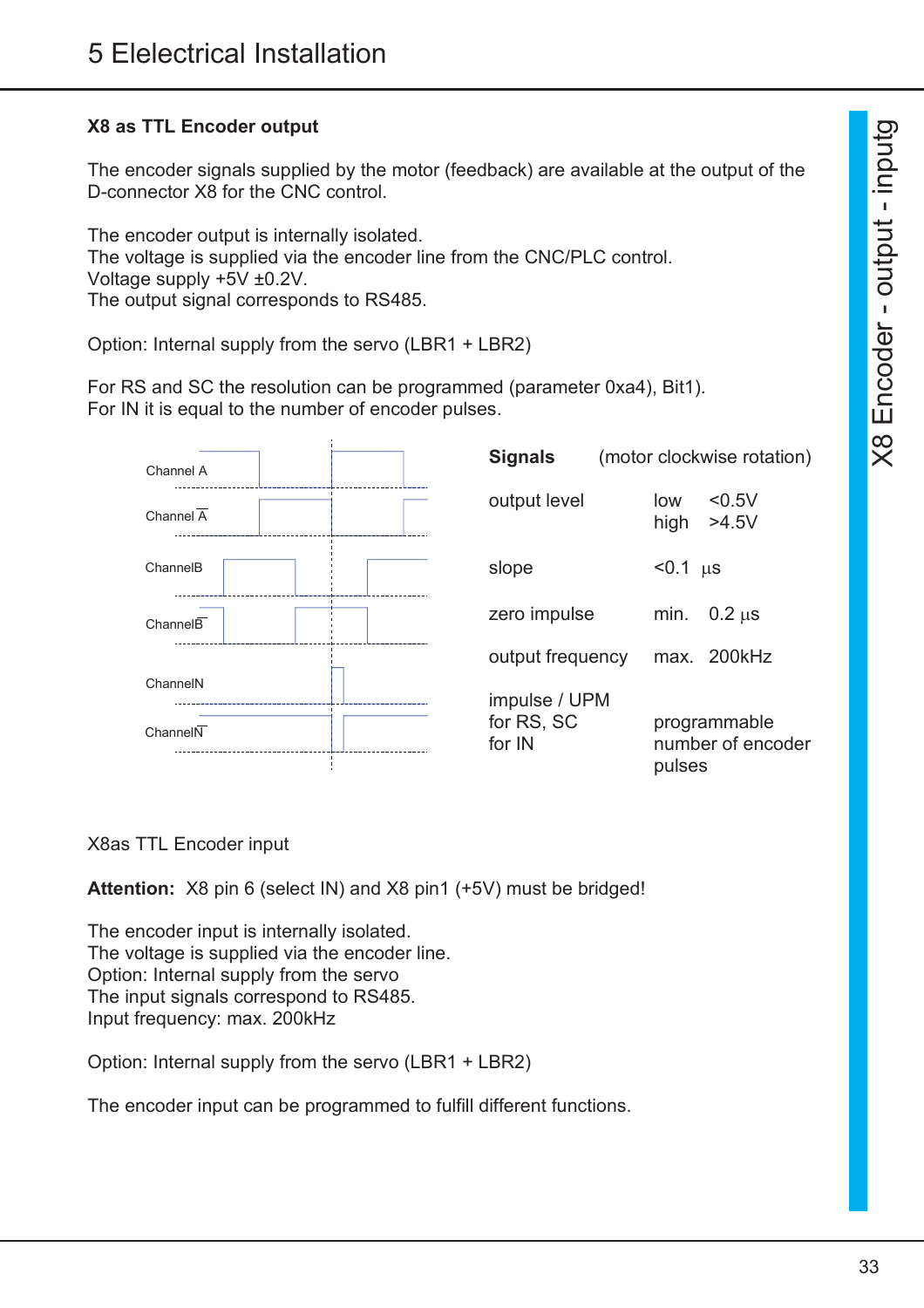## **LED displays on the Servo**

The operating state **"normal"** is signalled by a bright green seven-segment display + decimal point (display ofthe state).

The state **"fault"** is signalled by a bright red fault LED and the seven-segment display indicates the error no.

#### **Display of the servo-drive state**

| <b>Display</b> | Point/segment   | <b>State</b>                                                                                            | <b>State of NDrive</b> |
|----------------|-----------------|---------------------------------------------------------------------------------------------------------|------------------------|
|                | flashing        | Processor active                                                                                        |                        |
|                | dark            | Auxiliary voltage missing or inherent hardware failure                                                  |                        |
|                | flashing        | Starting state after reset (auxil. voltage 24V off-on).<br>The first enable stops the flashing display. | $OK = 0$               |
|                | bright          | Drive enabled                                                                                           | $OK = 1$ , $ENA = 1$   |
|                | dark            | Drive disabled (not enabled)                                                                            | $OK = 1$ , $ENA = 0$   |
|                | bright          | Speed zero (standstill signal)                                                                          | $NO = 1$               |
|                | bright          | Drive revolves clockwise, N currently positive                                                          | $NO = 0$               |
|                | bright          | Drive revolves anti-clockwise, N currently negative                                                     | $NO = 0$               |
|                | flashing        | Motor current reduced to continuous current lcns                                                        | $lens = 1$             |
|                | bright          | Motor current at max. current limit $I_{\text{max}}$                                                    | $lcsn = 0$             |
|                | dark            | Normal operation; Motor current within the current<br>limits                                            | $lcns = 0$             |
|                | bright for 0.1s | A new command (value) was received from the BUS<br>or RS232                                             |                        |

#### **Example:** Motor revolving clockwise

 $bottom$  segment  $=$  drive enabled

Point flashes = active processor

right segment = motor revolves clockwise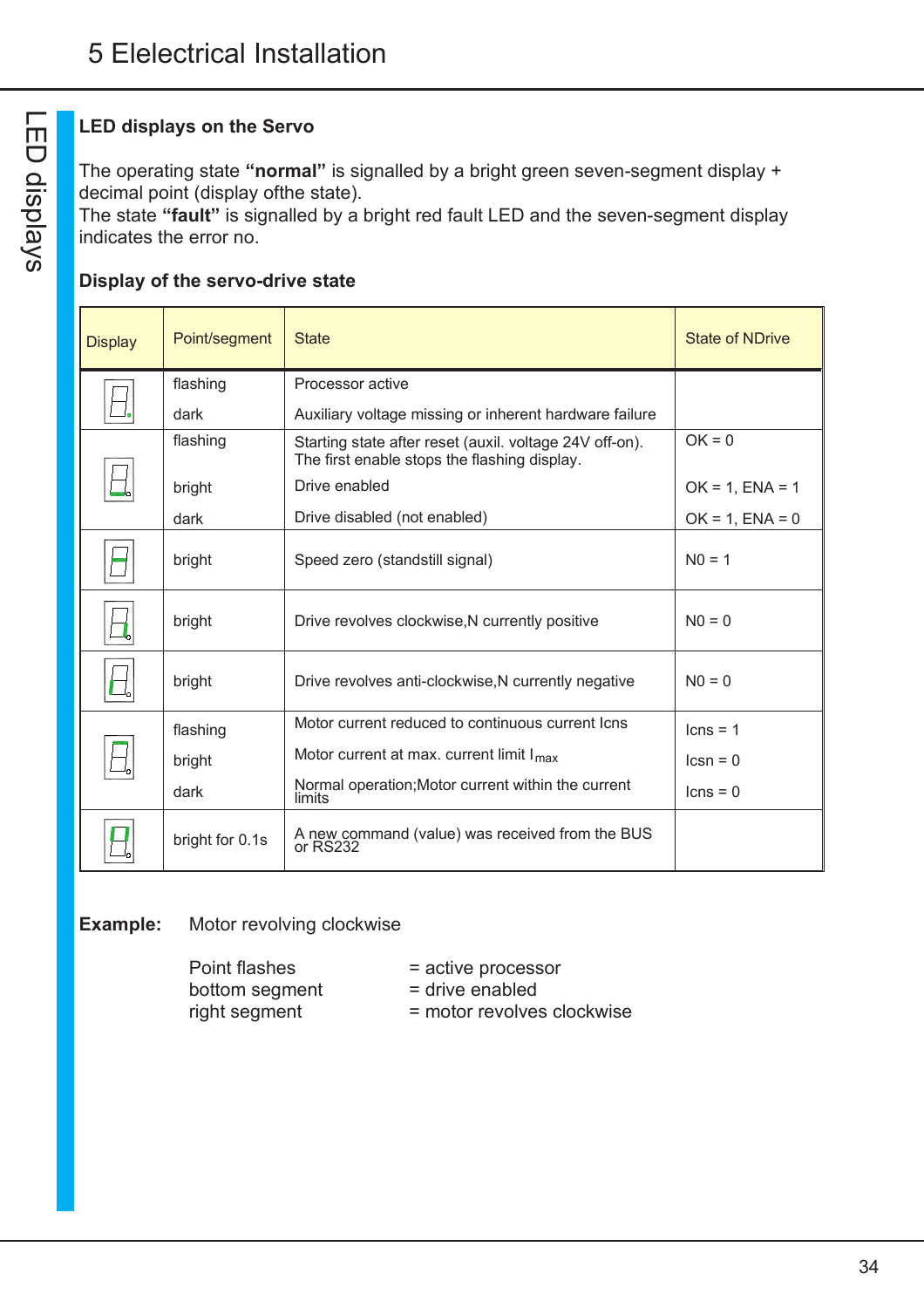#### **Error message on the Servo**

In case of an error the red LED 'fault' lights up and the green 7-segment display indicates the error number.

#### **Errorlist**

| <b>Display on the Servo</b> | <b>Error message</b><br>on the NDrive                | <b>Description</b>                                    |
|-----------------------------|------------------------------------------------------|-------------------------------------------------------|
| 0                           | <b>BADPARAS</b>                                      | Parameter error                                       |
| 1                           | POWER FAULT                                          | Output stage error                                    |
| 2                           | <b>RFE FAULT</b>                                     | Error in the safety circuit                           |
| 3                           | <b>BUS TIMEOUT</b>                                   | <b>Transfer error BUS</b>                             |
| 4                           | <b>FEEDBACK</b>                                      | Incorrect/faulty encoder signal                       |
| 5                           | <b>POWERVOLTAGE</b>                                  | No power supply voltage                               |
| 6                           | <b>MOTORTEMP</b>                                     | Motor temperature too high                            |
| $\overline{7}$              | <b>DEVICETEMP</b>                                    | Device temperature too high                           |
| 8                           | OVERVOLTAGE                                          | Over voltage >1.8 x UN                                |
| 9                           | I PEAK                                               | Overcurrent 300%                                      |
| A                           | <b>RACEAWAY</b>                                      | Racing (without command value, incorrect<br>polarity) |
| B                           | <b>USER</b>                                          | User's error choice                                   |
| C                           | <b>RESERVE</b>                                       |                                                       |
| D                           | <b>RESERVE</b>                                       |                                                       |
| Е                           | <b>CPU-ERROR</b>                                     | Software error                                        |
| F                           | <b>BALLAST</b>                                       | Ballast circuitry overload                            |
|                             |                                                      |                                                       |
| Flashing decimal point      | Active processor                                     |                                                       |
| Dark decimal point          | Missing auxiliary voltage or device hardware failure |                                                       |

### **Example:**



Error no.5 Power voltage (missing power voltage)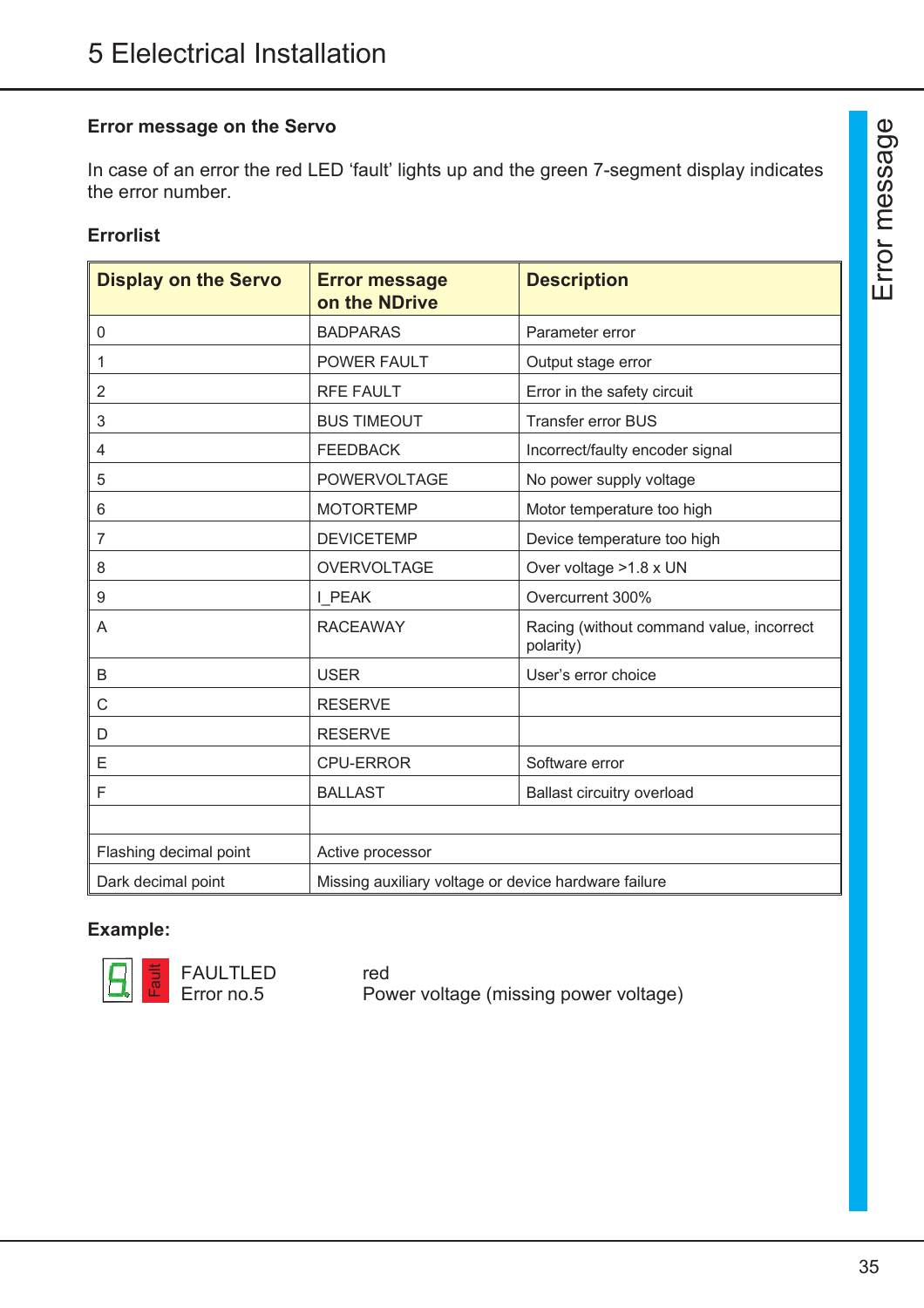## **Warnings**

The warning messages are displayed in the window 'warnings'.

#### **Warningmessages**

| <b>Warning</b><br>display | Warningmessage<br>ontheNDrive | <b>Description</b>                  | <b>ID-address</b> |
|---------------------------|-------------------------------|-------------------------------------|-------------------|
|                           |                               |                                     | 0x8f              |
| $\mathbf 0$               |                               |                                     | Bit16             |
| 1                         |                               |                                     | Bit17             |
| 2                         |                               |                                     | Bit18             |
| 3                         |                               |                                     | Bit <sub>19</sub> |
| 4                         |                               |                                     | Bit20             |
| 5                         | <b>POWERVOLTAGE</b>           | Undervoltage, Power voltage missing | Bit21             |
| 6                         | <b>MOTORTEMP</b>              | Motor temperature superior to 87%   | Bit22             |
| $\overline{7}$            | <b>DEVICTEMP</b>              | Device temperature superior to 87%  | Bit23             |
| 8                         | OVERVOLTAGE                   | Overvoltage >1.5xUN                 | Bit <sub>24</sub> |
| 9                         | I PEAK                        | Overcurrent 200%                    | Bit25             |
| Α                         |                               |                                     | Bit26             |
| B                         |                               |                                     | Bit27             |
| C                         | I <sub>2</sub> R              | Overload >87%                       | Bit28             |
| D                         |                               |                                     | Bit29             |
| Ε                         |                               |                                     | Bit <sub>30</sub> |
| F                         | <b>BALLAST</b>                | Overload Regen >87%                 | Bit31             |
|                           |                               |                                     |                   |
|                           |                               |                                     |                   |
|                           |                               |                                     |                   |

#### **LED displays on the servo**

In case of a warning state the red LED changes (low-frequency) and the seven-segment display shows alternately the warning no. (red LED) and the operating state (LED dark).



#### **Example:**

The red fault LED flashes and the display shows alternately the warning number and the operating state.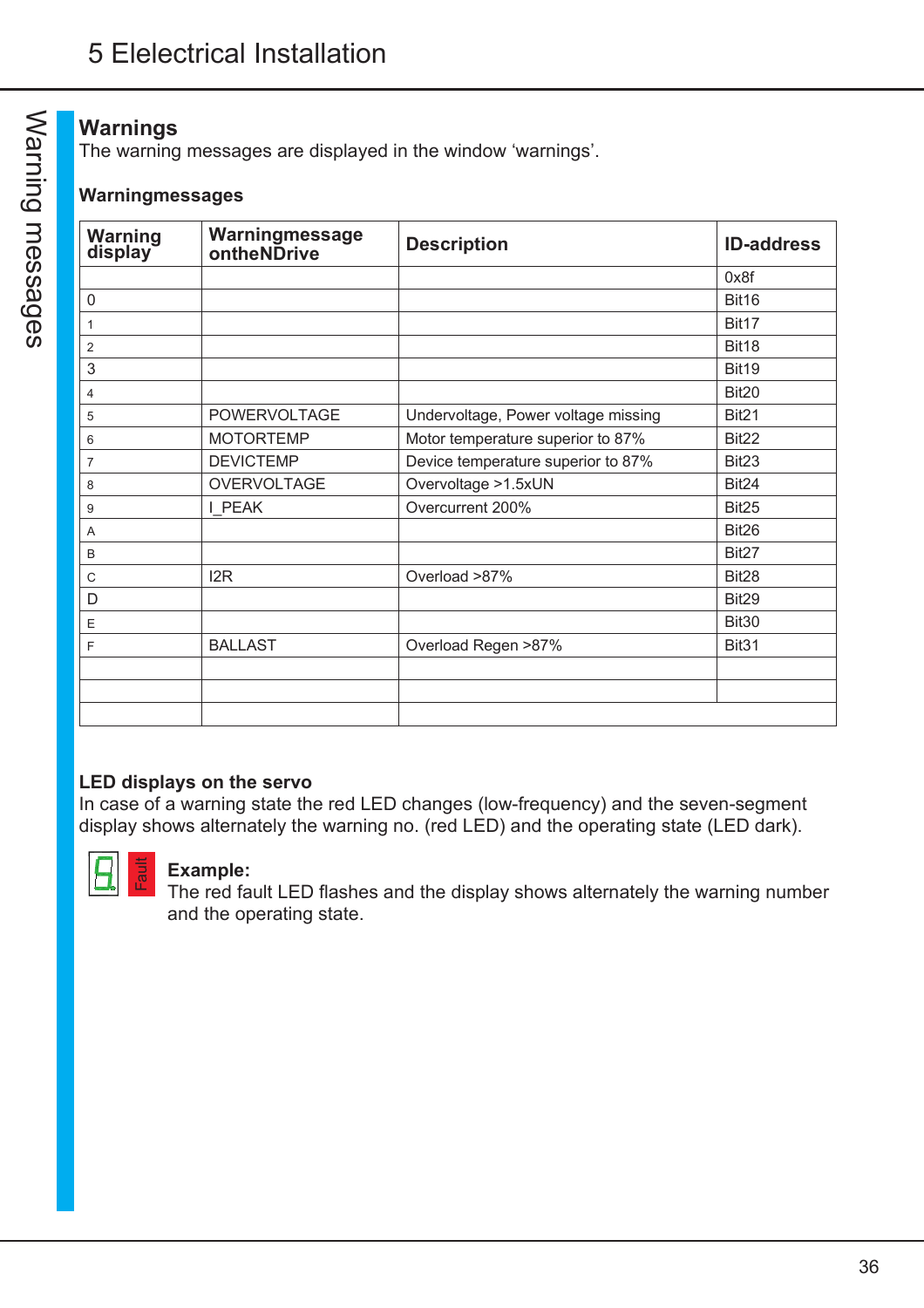O $\bf \Omega$ tio  $\mathbf \subset$ ທ